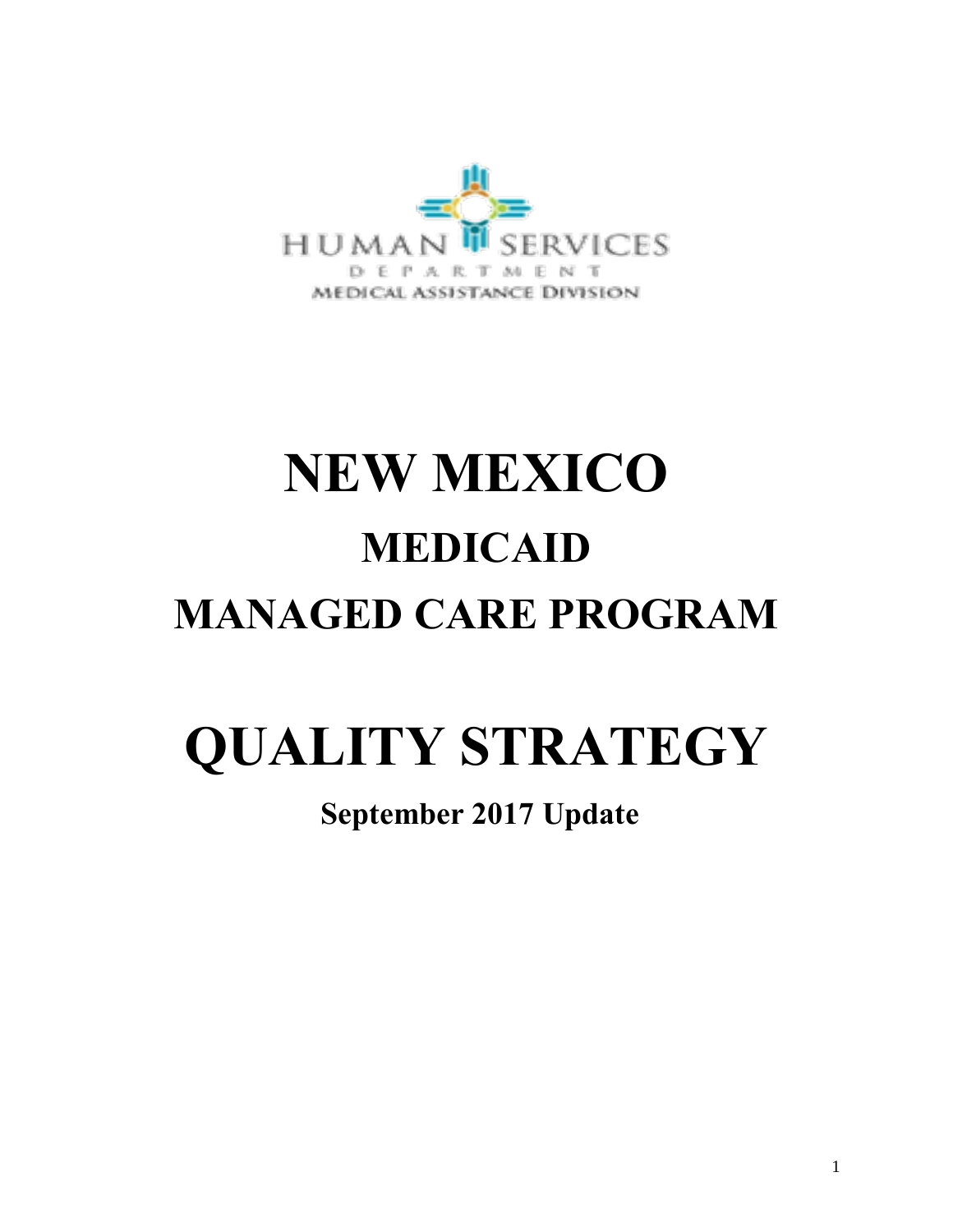## **TABLE OF CONTENTS**

| Section III: Development, Evaluation and Revision of the Quality |
|------------------------------------------------------------------|
|                                                                  |
|                                                                  |
|                                                                  |
|                                                                  |
|                                                                  |
| Goals and Objectives for Continuous Quality Improvement          |
|                                                                  |
|                                                                  |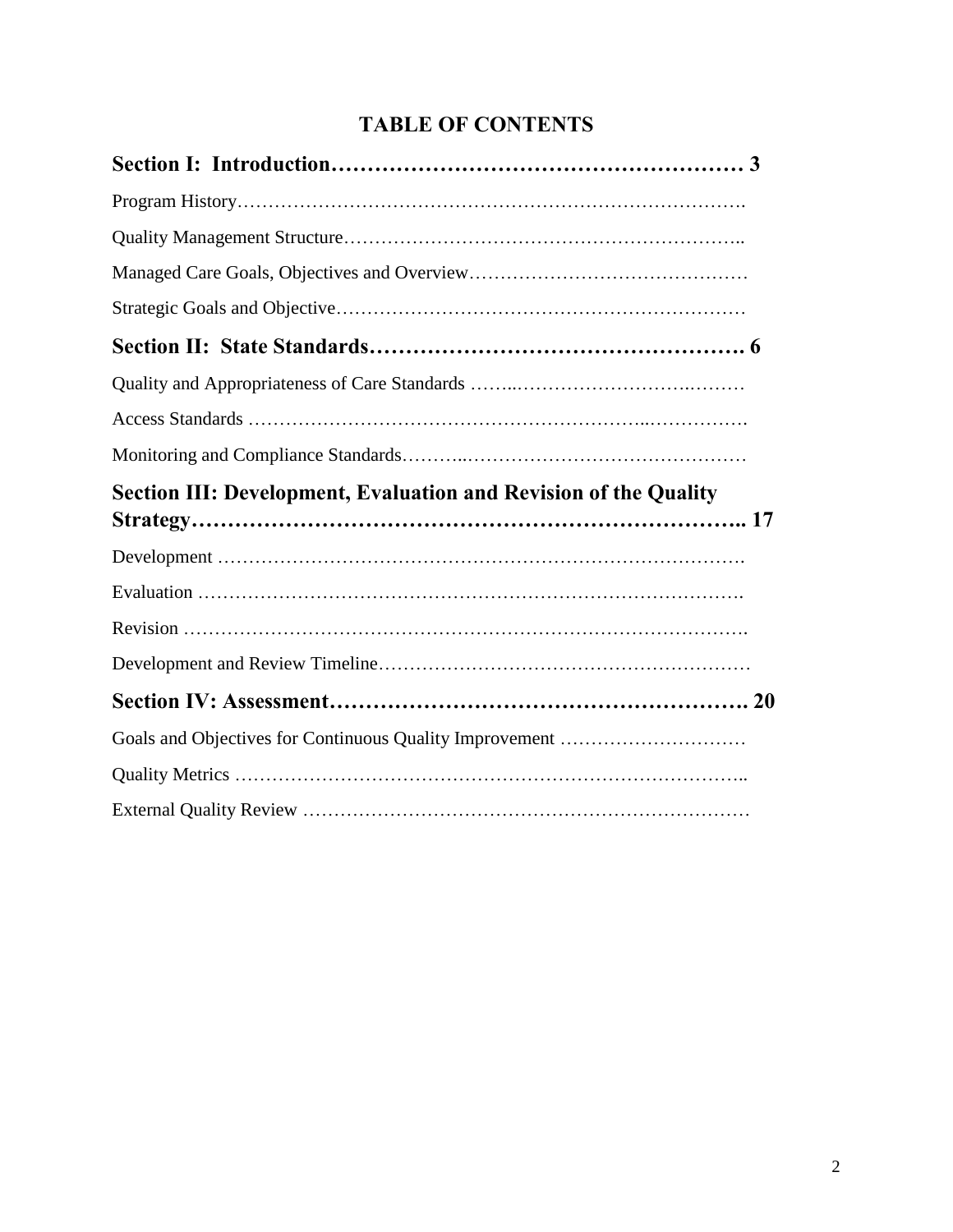## **Section I: Introduction:**

#### *CMS requirement CFR* §*438.340(a)*

General rule. Each State contracting with a MCO must draft and implement a written quality strategy for assessing and improving the quality of healthcare and services furnished by the MCO.

#### **Program History**

#### *CMS requirement CFR* §*438.340*

Include a brief history of the state's Medicaid (and CHIP, if applicable) managed care programs.

Prior to 1997, New Mexico Medicaid members received their care through a Fee-For-Service (FFS) model. The New Mexico Legislature mandated that the Human Services Department, Medical Assistance Division (HSD/MAD) implement a managed care program. A proposal was submitted under section 1915(b) of the Social Security Act to provide comprehensive medical and social services to the State's Medicaid population.

On July 1, 1997, New Mexico implemented the Salud! program, a managed care program for physical health services. The program was designed to improve quality of care and access to care while making cost-effective use of state and federal funds. During that period, approximately 65% of Medicaid eligible members were participants in Salud!. In addition, the Medicaid safety net programs for children, including the Children's Health Insurance Program (CHIP) were combined into one program known as New Mexikids.

In 1999, HSD/MAD implemented the Personal Care Option (PCO) as a state plan service to meet the needs of Medicaid members in need of long-term services and who met a Nursing Facility Level of Care (NF LOC). PCO was developed to allow members to receive care in their home rather than being placed in a Nursing Facility.

In August 2002, A Health Insurance Flexibility and Accountability (HIFA) waiver was approved by the Centers for Medicare & Medicaid Services (CMS). The waiver program utilized unspent CHIP funds to provide basic health benefits for New Mexicans with incomes up to 200 percent of the federal poverty level through an employer based buy-in insurance plan.

In 2004, the Interagency Behavioral Health Purchasing Collaborative (The Collaborative) was established as a pioneering effort in the behavioral health system transformation. The Collaborative had the authority to contract for behavioral health services and make decisions regarding the administration, direction and management of state-funded behavioral healthcare services in New Mexico. Optum Health, was selected as the Statewide Entity charged with the oversight of behavioral healthcare services for Medicaid recipients in Salud!.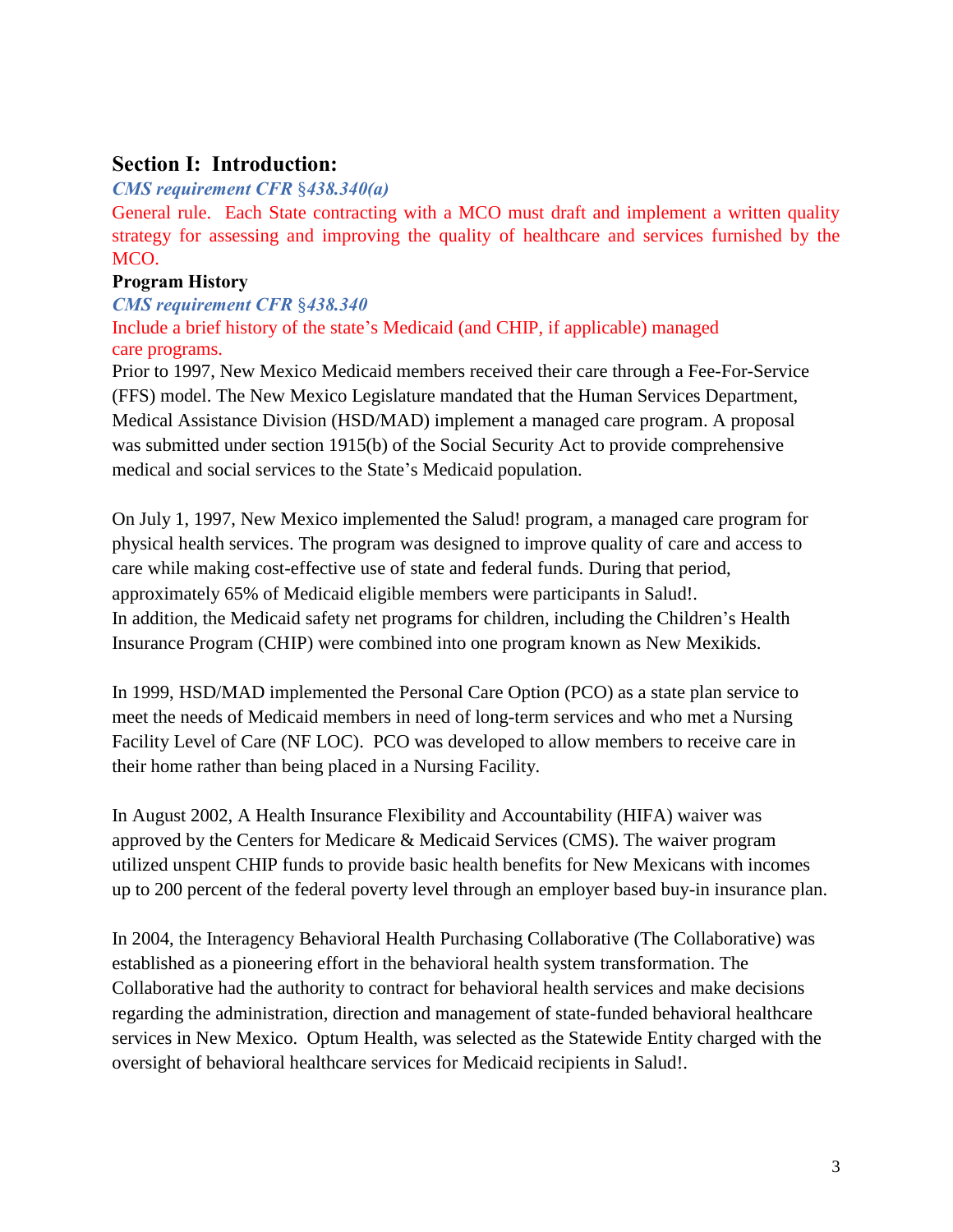On March 18, 2005, Governor Bill Richardson signed the State Coverage Insurance Program (SCI) into law. SCI was an innovative insurance product, combining features of Medicaid and a basic commercial health plan. Support from the federal government provided the flexibility to offer coverage to the adults most in need throughout the state.

In 2008, the Coordination of Long-Term Services (CoLTS) program was implemented as the state's first managed long-term care program for Medicaid members who met a NF LOC. This 1915 (b) (c) concurrent program covered members residing in nursing facilities, participants of the Disabled & Elderly (D&E) waiver, Personal Care Option (PCO) members, dual eligible members and members with a qualified brain injury (BI). The program was an interagency collaboration between HSD/MAD and the New Mexico Aging and Long-Term Services Department (ALTSD). All acute, preventative and long-term care services were provided through contracted MCOs. The primary goal of the program was to mitigate the array of problems resulting from the fragmentation of services provided to Medicare and Medicaid dual eligibles.

#### **Centennial Care**

In 2013, of the two million citizens in the state of New Mexico, approximately 520,000 people received their healthcare through the Medicaid program. The Medicaid program operated 12 separate waivers as well as a FFS program. Seventy percent of the Medicaid enrollees were in a managed care setting. Seven different health plans administered the various delivery systems. Services were provided under an umbrella of programs for eligible individuals in more than 40 eligibility categories.

In 2014, New Mexico embarked on a new path to deliver integrated care to the Medicaid population through a Section 1115 Demonstration Waiver known as Centennial Care. The 1115 Demonstration Waiver consolidated all previous federal waivers, with the exception of the Medically Fragile Waiver (MFW), the Developmentally Disabled Waiver, and the Mi Via ICF/IID Waiver. Similarly, the MCO contracts were reduced from seven to four.

The Section 1115 Demonstration Waiver, Centennial Care, was approved by CMS for a 5 year period, beginning in January 2014 through December 2018. Centennial Care modernizes the Medicaid program by improving the efficiency and effectiveness of healthcare delivery; integrating physical health, behavioral health and long-term services and supports (LTSS); advancing person-centered models of care; and slowing the rate of growth in program costs. Guiding principles for Centennial Care include:

- Developing a comprehensive service delivery system;
- Increasing personal responsibility;
- Encouraging active engagement of members in their health care;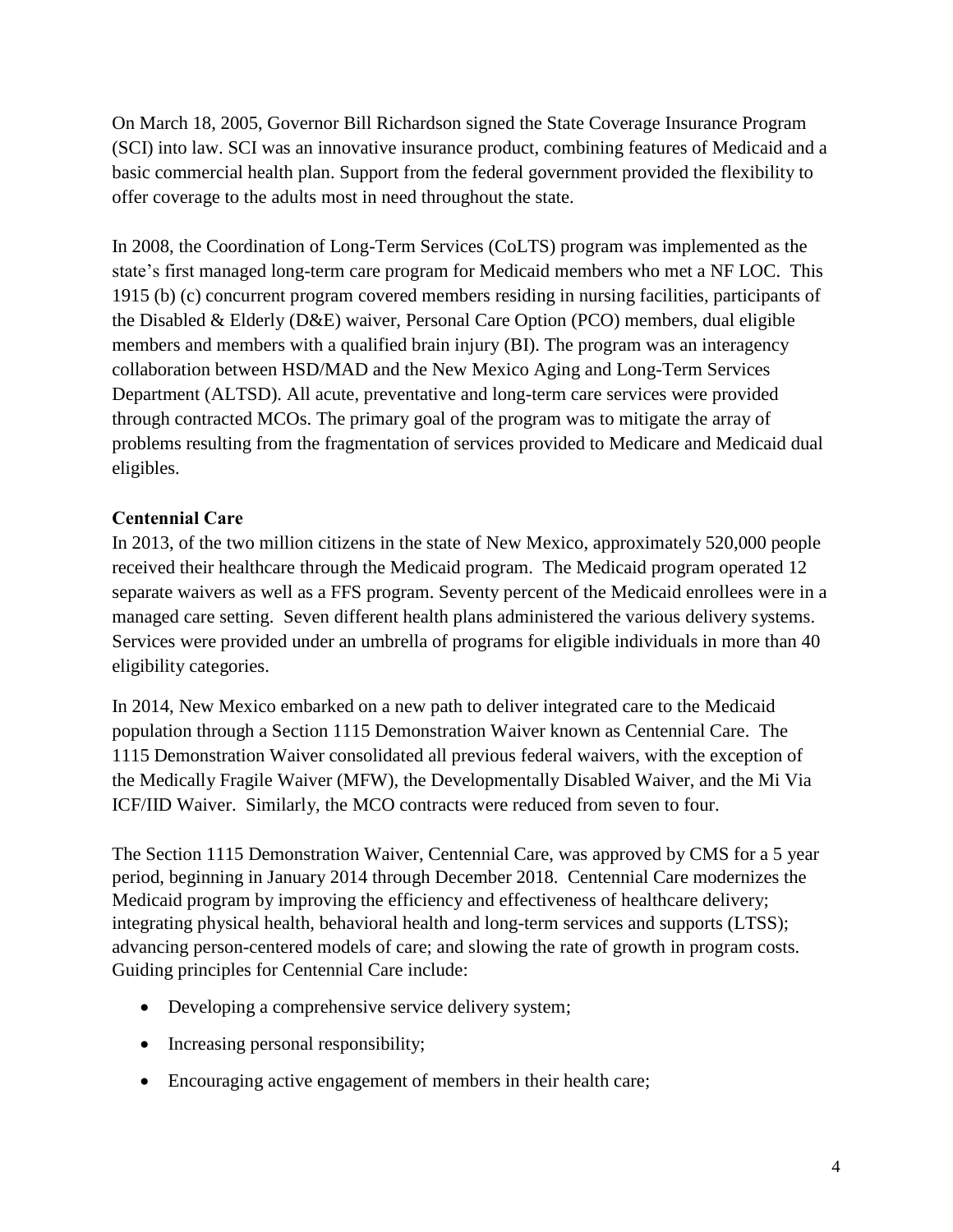- Emphasizing payment reforms to incentivize quality versus quantity of services; and
- Maximizing opportunities to achieve administrative simplification.

Today, four MCOs administer the full array of services in an integrated model of care. The care coordination infrastructure is an integral focus of Centennial Care and promotes a personcentered approach to care with more than 900 care coordinators ensuring members receive services in the right place when they need them. Centennial Care increased access to LTSS for people who previously needed a waiver allocation to receive such services by allowing any Medicaid member who meets a NF LOC to access home and community based services (HCBS). As a result, New Mexico experienced an increase of 11.4% individuals receiving HCBS between 2014 and 2016.

Also in 2014, New Mexico became an expansion state under the Affordable Care Act. The total enrollment in the Medicaid program has grown 8.5% per year since 2014 while the per capita costs have decreased by 1.5% between 2014 and 2016. Centennial Care demonstrated improved utilization of health care services and cost-effectiveness despite significant enrollment growth.

In 2016, New Mexico launched two Health Homes sites targeting individuals with serious mental illness or severe emotional disturbance. The Medicaid program continues to see an increase in members participating in a patient centered medical home (PCMH) with over 300,000 members to date.

In November 2017, HSD/MAD will submit the Centennial Care 1115 Waiver renewal. In the renewal application, New Mexico has identified opportunities for continued progress in transforming its Medicaid program into an integrated, person-centered, value-based delivery system through the implementation of Centennial Care 2.0; therefore, building on the many successes and accomplishments achieved since implementation of the program.

## **Quality Management Structure**

## **Include an overview of the quality management structure that is in place at the state level.**

The Quality Bureau (QB) within HSD/MAD currently consists of 14 positions plus a bureau chief. The QB is structured with three units: Care Coordination Unit (CCU); Performance Measure Unit (PMU); and the Critical Incident Unit (CIU). The CCU conducts oversight and monitoring activities related to MCO care coordination requirements. The PMU conducts oversight of MCO quality performance and improvement initiatives and manages both the External Quality Review Organization and the 1115 Demonstration evaluation activities. The CIU conducts oversight of the reporting of critical incidents by MCOs and provider monitoring to ensure the health and welfare of members for 14 categories of eligibility (COE). All units operate in accordance within applicable state and federal regulations as well as MCO contract and policy requirements.

The QB is responsible for directing the Division's Quality Program and coordinating existing quality improvement and future health reform initiatives with contracted MCOs. The bureau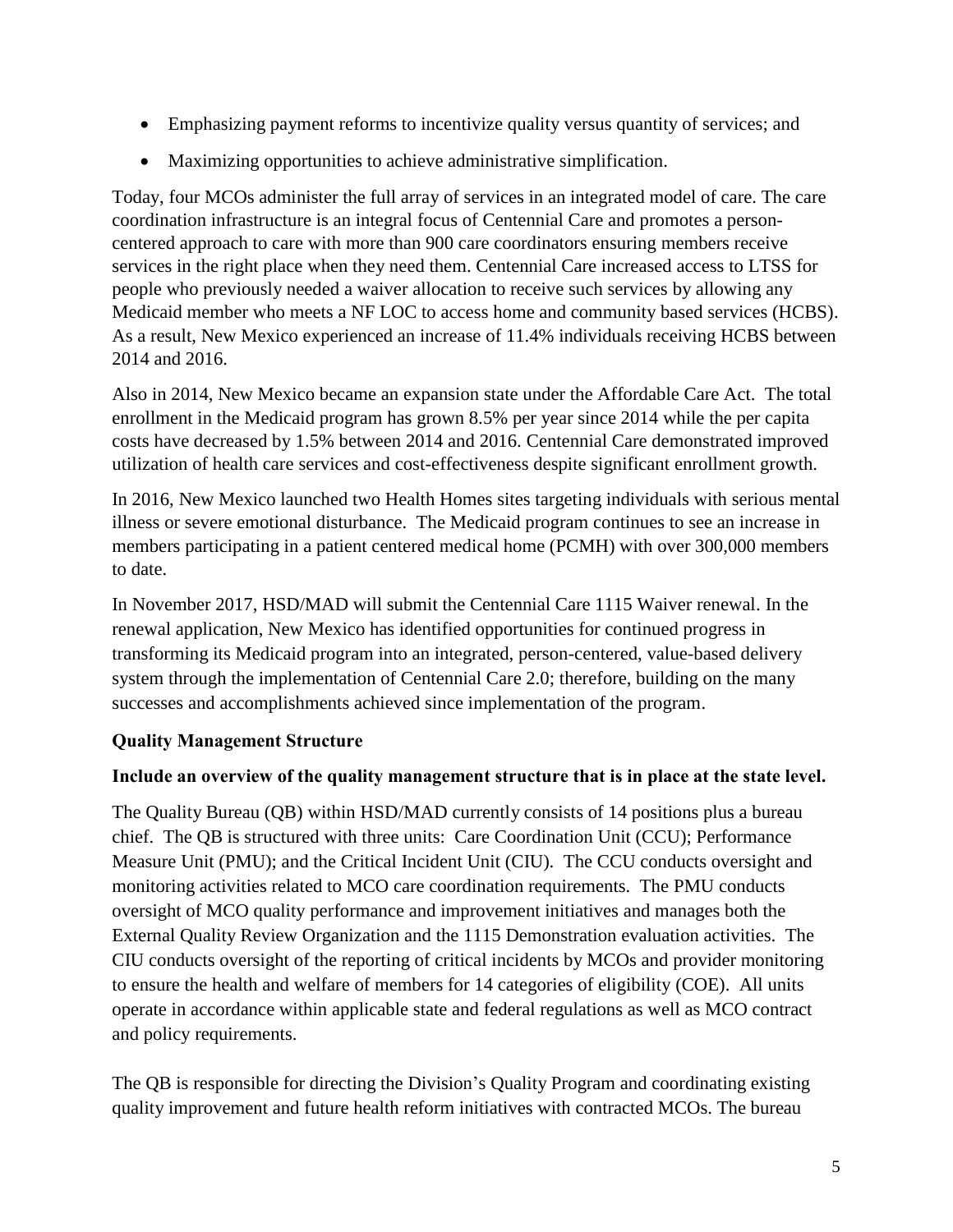oversees all aspects of performance measurement for Centennial Care including quality improvement projects, performance measures and performance evaluation and reporting. The State retains ultimate authority and accountability for ensuring the quality initiatives of Centennial Care are accomplished, although several internal and external collaborations/partnerships are utilized to address specific initiatives and/or issues. Administrative authority for the Quality Strategy lies within the HSD/MAD Director's Office and is delegated to the QB for development, revision, evaluation, and reporting.

## **Section II: State Standards:**

#### **Quality and Appropriateness of Care Standards**

#### *CMS requirement CFR* §*438.340(b)*

Summarize the procedures that assess the quality and appropriateness of care and services furnished to all Medicaid enrollees under the MCO contracts, and to individuals with special health care needs.

#### **Quality Management and Quality Improvement Standards:**

MCOs are required to comply with state and federal standards for quality management and quality improvement (QM/QI) and shall adhere to the following:

- **•** Establish a QM/QI program based on a model of continuous quality improvement using clinically sound, nationally developed and accepted criteria;
- **•** Recognize the opportunities for improvement are continual;
- Ensure the QM/QI process is data driven, requiring continual measurement of clinical and non-clinical processes driven by such measurements;
- **•** Require re-measurement of effectiveness and continuing development and implementation of improvements as appropriate;
- **•** Reflect member and Contract Provider input;
- Develop a QM/QI annual program description that includes goals, objectives, structure, and policies and procedures that result in continuous quality improvement;
- Review outcome data at least quarterly for performance improvement, recommendations and interventions;
- Establish a mechanism to detect under and over utilization of services;
- Have access to, and the ability to collect, manage and report to the State data necessary to support the QM/QI activities;
- Establish a committee to oversee and implement all policies and procedures;
- Ensure that the ultimate responsibility for QM/QI is with the MCO and shall not be delegated to subcontractors;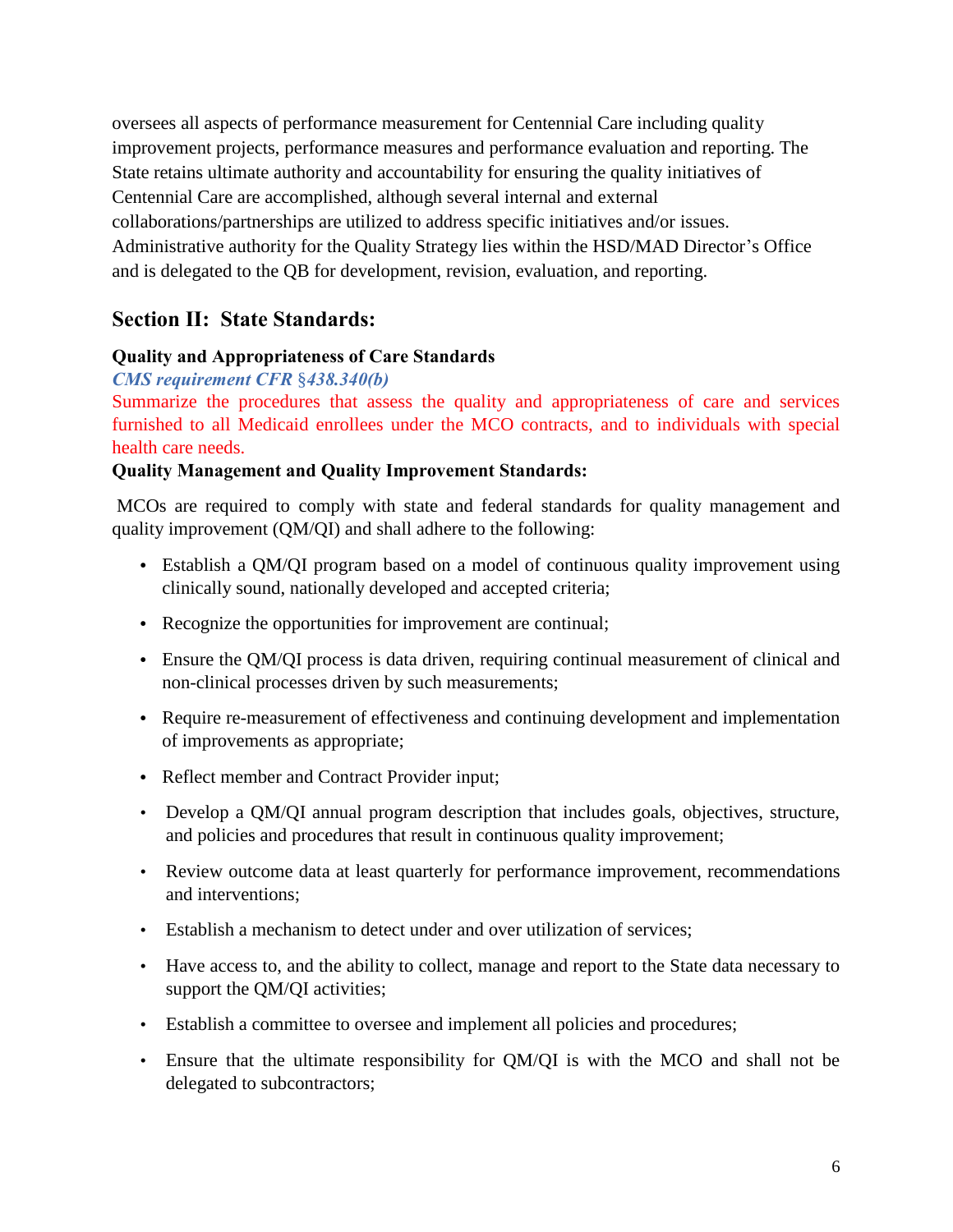- Develop an annual QM/QI work plan to be submitted at the beginning of each year and include, at a minimum, immediate objectives for each year and long-term objectives for the entire term of the contract;
- Implement Performance Improvement Projects (PIPs) identified internally by the MCO and as directed by HSD;
- Design sound quality studies, apply statistical analysis to data and derive meaning from the statistical analysis; and
- Submit an annual QM/QI written evaluation to HSD that includes, but is not limited to:
	- o A description of ongoing and completed QM/QI activities;
	- o Inclusion of measures that are trended to assess performance;
	- o Findings that incorporate prior year information and contain an analysis of any demonstrable improvements in the quality of clinical care and service;
	- o Development of future work plans based on the incorporation of previous year findings of overall effectiveness of QM/QI program;
	- o Demonstration that active processes are implemented that measure associated outcomes for assessing quality performance, identifying opportunities for improvement, initiating targeted quality interventions and regularly monitoring each intervention's effectiveness;
	- o Demonstration that the results of QM/QI projects and reviews are incorporated in the QM/QI program;
	- o Incorporation of annual HEDIS results in the following year's plan as applicable to HSD specific programs;
	- o Communication with appropriate Contract Providers about the results of QM/QI activities and opportunities for provider to review and use this information to improve their performance, including technical assistance, corrective action plans, and follow-up activities as necessary; and
	- o Upon request, present about Behavioral Health aspects of the MCOs' annual QM/QI work plan during a quarterly meeting of the Collaborative.

#### **Utilization Management Standards:**

HSD/MAD requires that the MCOs establish and implement a utilization management (UM) system that follows the National Committee for Quality Assurance (NCQA) UM standards and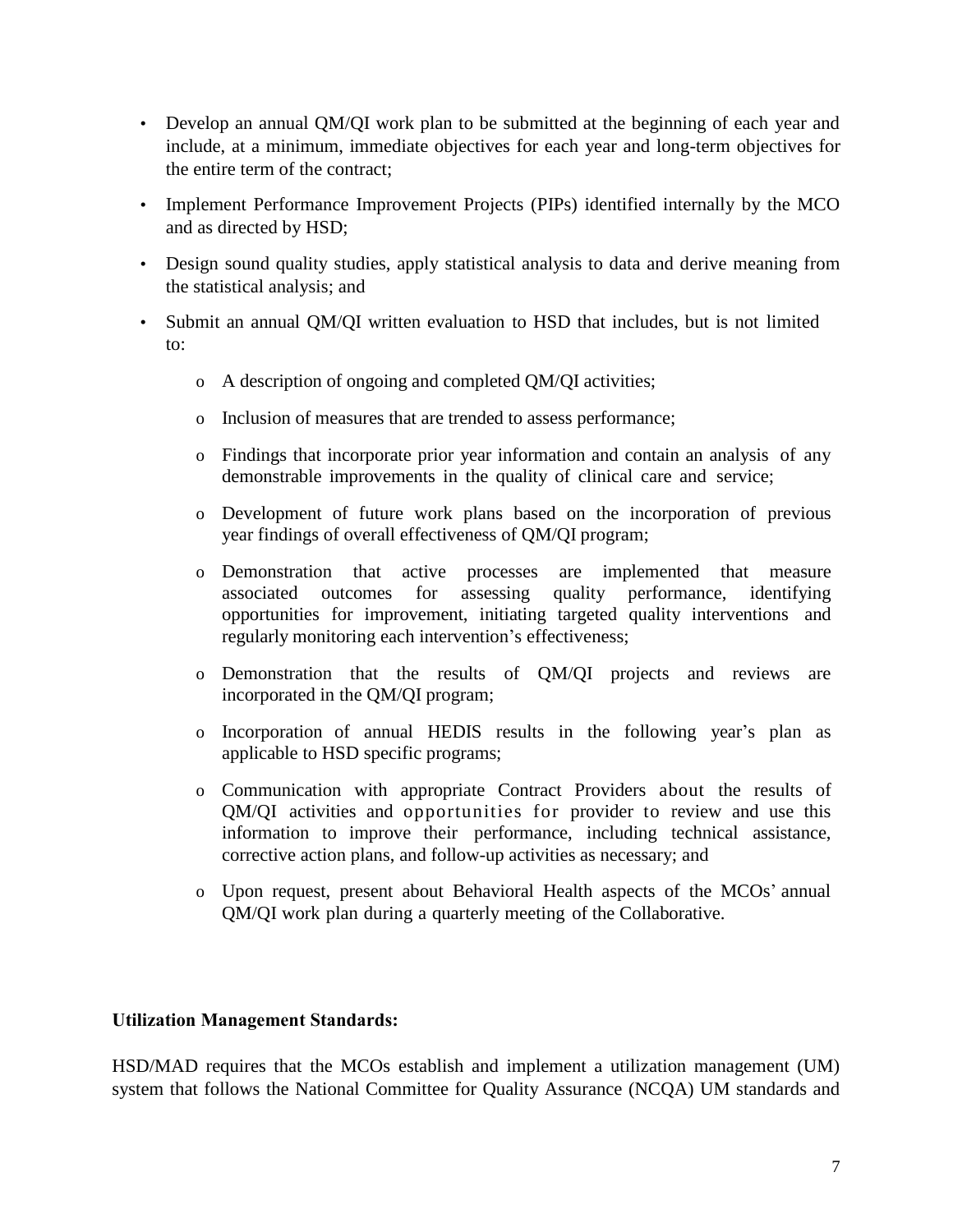promotes quality of care, adherence to standards of care, and efficient use of resources, member choice, and the identification of service gaps within the service system. The MCO UM system must:

- Ensure members receive services based on their current conditions and effectiveness of previous treatment;
- Ensure services are based on the history of the problem/illness, its context and desired outcomes;
- Assist members and/or their representatives in choosing among providers and available treatments and services;
- Emphasize relapse and crisis prevention, not just crisis intervention;
- Detect over and underutilization of services to assess quality and appropriateness of care furnished to members with special health care needs; and
- Accept the uniform prior authorization form for prescriptions drug benefits and respond to prior authorization request within three (3) business days.

## **MCO Accreditation Standards:**

The MCO shall be either (i) National Committee for Quality Assurance (NCQA) accredited in the State of New Mexico or (ii) accredited in another state where the MCO provided Medicaid services and achieved New Mexico NCQA accreditation by 1/01/16.

Failure to meet the accreditation standards and/or failure to attain or maintain accreditation is considered a breach of the MCO contract with the State. Violation, breach or noncompliance with the accreditation standards may be subject to termination for cause as detailed in the contract.

#### *CMS requirement CFR* §*438.340(b)(9)*

Describe the mechanisms implemented by the State to identify persons who need long-term services and supports or persons with special health care needs. (This must include the state's definition of special health care needs.)

#### **Care Coordination Standards:**

A comprehensive care coordination model fosters the goal of ensuring that Medicaid recipients receive the right care, at the right time, and in the right place. MCOs establish levels of care coordination for members based on an assessment to determine the level of support that is most appropriate to meet their needs. In the event a member's needs should change, MCOs are required to reassess the individual and, as appropriate, make the corresponding changes in their care coordination level of support.

HSD/MAD requires the MCOs to conduct a standardized health risk assessment (HRA) on each member to determine if he or she requires a comprehensive needs assessment (CNA) and/or a higher level of care coordination. The CNA identifies members requiring level 2 or level 3 care coordination and is followed by the development of a Comprehensive Care Plan (CCP), which establishes the necessary services based on needs identified in the CNA. Members assigned to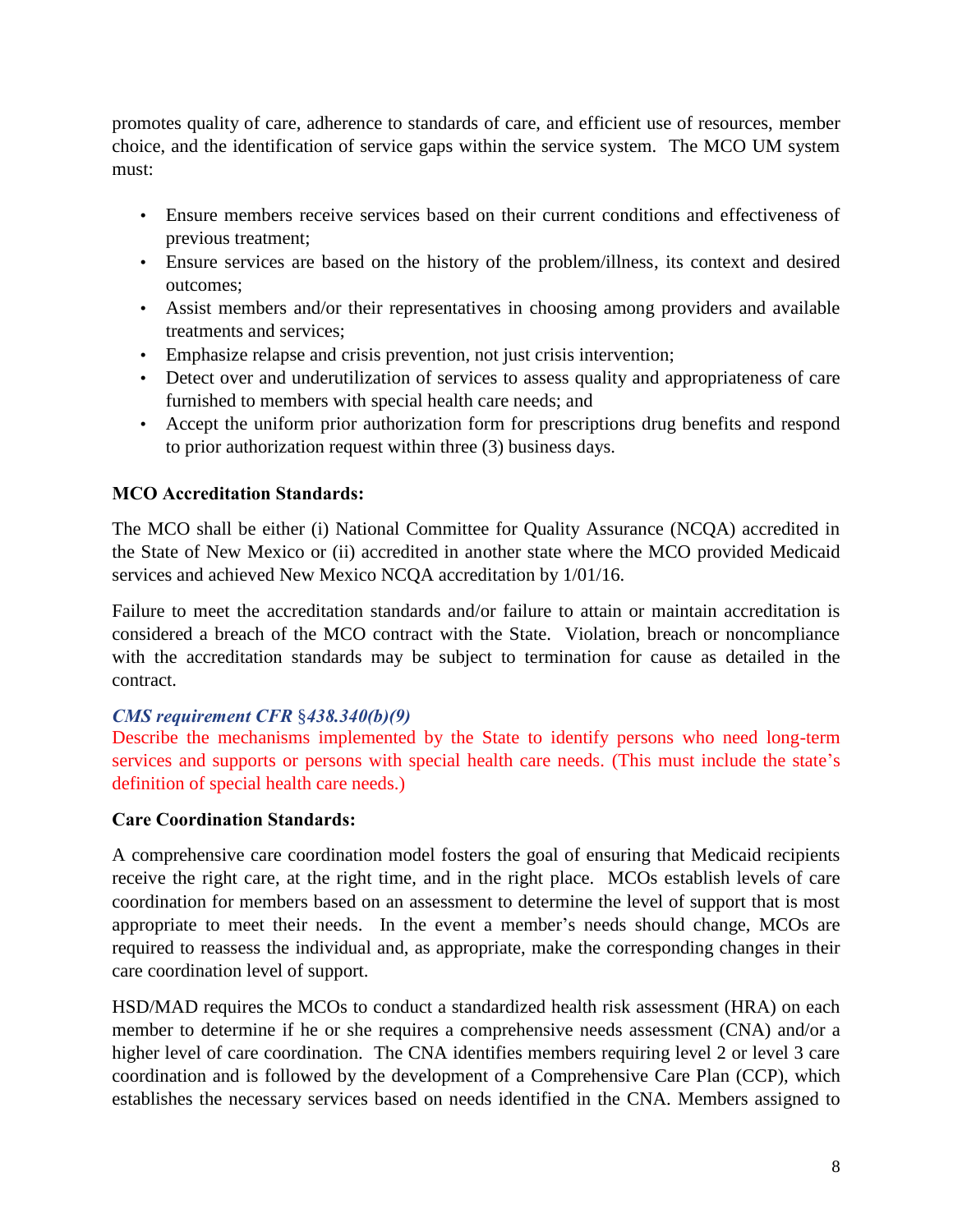care coordination level 2 or level 3 are assigned to a care coordinator who is responsible for coordinating their total care. MCOs are required to routinely monitor claims and utilization data for all members (including members who are not assigned to care coordination levels 2 or 3) to identify changes in health status and high-risk members in need of a higher level of care coordination.

Additional components of care coordination includes:

- Assessing each member's physical, behavioral, functional and psychosocial needs;
- Identifying the specific medical, behavioral, LTSS and other social support services (e.g., housing, transportation or income assistance) necessary to meet the member's needs;
- Assessing members for LTSS. This applies to members of all ages who have functional limitations and/or chronic illnesses. The primary purpose is to support the ability of the beneficiary to receive services in the setting of their choice, which may include the individual's home, a provider-owned or controlled residential setting, a nursing facility, or institutional setting;
- Identifying members with special health care needs. The state defines members with special health care needs as those who have or are at increased risk for a disease, defect or medical condition that may hinder the achievement of normal physical growth and development and who also require health and related services of a type or amount beyond that required by individuals generally;
- Ensuring timely access and provision of services needed to help each member maintain or improve his or her physical and/or behavioral health status or functional abilities while maximizing independence; and
- Facilitating access to other social support services and assistance needed in order to promote each member's health, safety, and welfare.

#### **Access and Network Adequacy Standards**

#### *CMS requirement CFR* §*438.340(b)(1)*

Define the network adequacy and availability of service standards for MCOs required by §438.68 and §438.206. Include examples of evidence-based clinical practice guidelines the State requires in accordance with §438.236.

New Mexico must ensure the delivery of all covered benefits to all Medicaid beneficiaries. Services must be delivered in a culturally competent manner and require that the MCO coordinate health care services and maintain a provider network sufficient to provide timely access to covered services for all of its members.

The MCO must have written policies and procedures that align with the Network Adequacy Standards detailed in the MCO contract and the Centennial Care policy manual. The policies and procedures must describe how access to services will be available including prior authorization and referral requirements for medical and surgical services; emergency room services; behavioral health services; and long-term care services.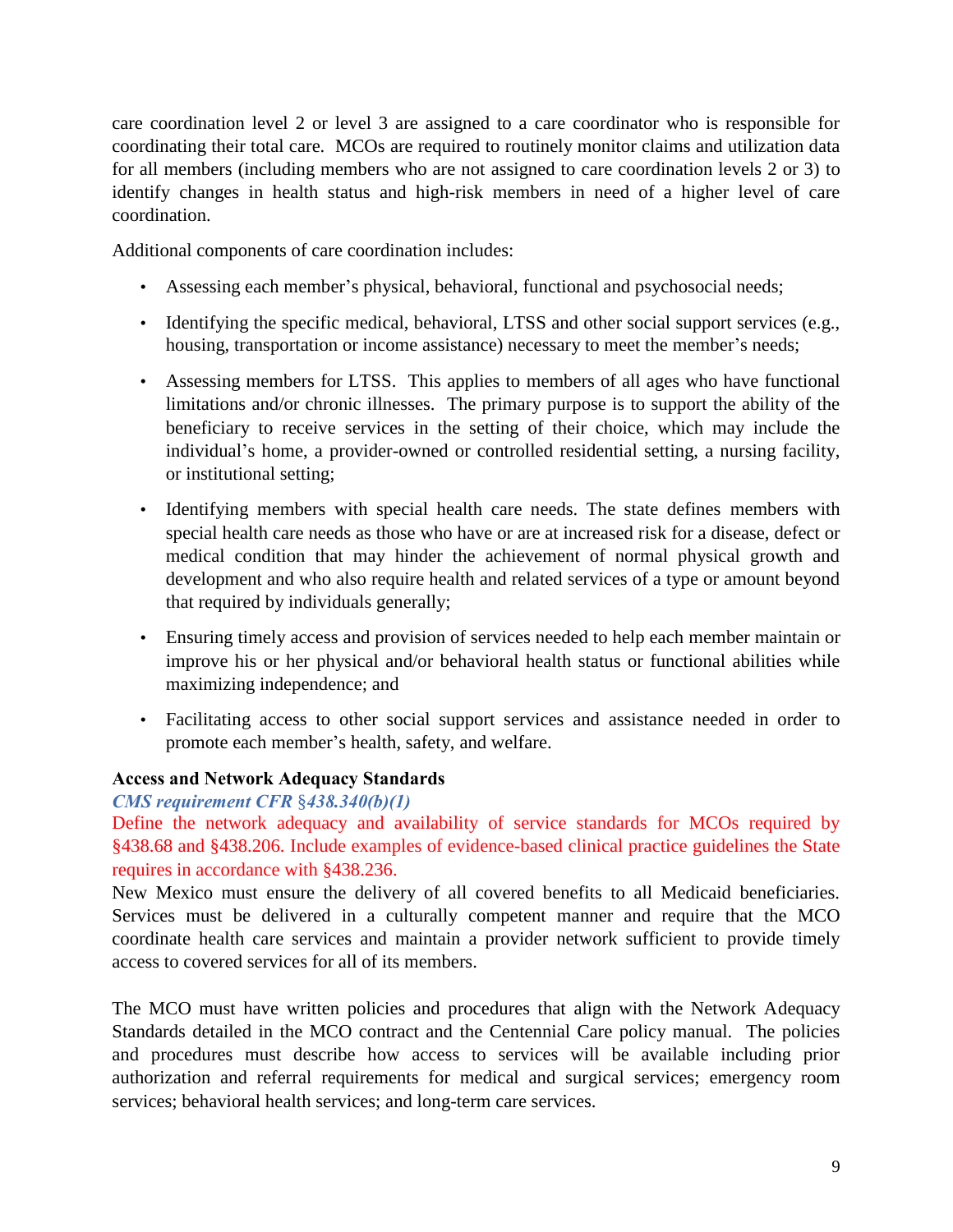The MCO must establish a mechanism to monitor adherence with Network Adequacy Standards and shall submit a Network Adequacy Report as directed by HSD/MAD to ensure compliance with the following:

- Access Standards
	- o Member caseload of any PCP should not exceed two-thousand (2,000)
	- o Members have adequate access to specialty providers
- Distance Requirements for PCPs (including internal medicine, general practice, and family practice types), and pharmacies
	- o Ninety percent (90%) of Urban members shall travel no farther than thirty (30) miles
	- o Ninety percent (90%) of Rural members shall travel no farther than forty-five (45) miles
	- o Ninety percent (90%) of Frontier members shall travel no farther than sixty (60) miles
- Distance Requirements for Behavioral Health Providers practitioners and Specialty
	- o Ninety Percent (90%) of Urban members shall travel no farther than thirty (30) miles
	- o Ninety Percent (90%) of Rural members shall travel no farther than sixty (60) miles, unless this type of provider is not physically present in the prescribed radius or unless otherwise exempted as approved by the State
	- o Ninety Percent (90 %) of Frontier members shall travel no farther than ninety (90) miles, unless this type of provider is not physically present in the prescribed radius or unless otherwise exempted as approved ty the State
- Timeliness requirements
	- o No more than thirty (30) Calendar Days, for routine, asymptomatic, memberinitiated, outpatient appointments for primary medical care
	- o No more than sixty (60) Calendar Days, for routine, asymptomatic memberinitiated dental appointments.
	- o No more than fourteen (14) calendar Days for routine, symptomatic memberinitiated, outpatient appointments for non-urgent primary medical, behavioral health and dental care
	- o Within twenty four (24) hours for Primary medical, behavioral health and dental care outpatient appointments for urgent conditions
	- o Consistent with clinical urgency but no more than twenty-one (21) calendar days for specialty outpatient referral and consultation appointments, excluding behavioral health
	- o Consistent with clinical urgency but no more than fourteen (14) calendar days for routine outpatient diagnostic laboratory, diagnostic imaging and other testing appointments
	- o Consistent with the severity of the clinical need, walk-in rather than an appointment, for outpatient diagnostic laboratory, diagnostic imaging and other testing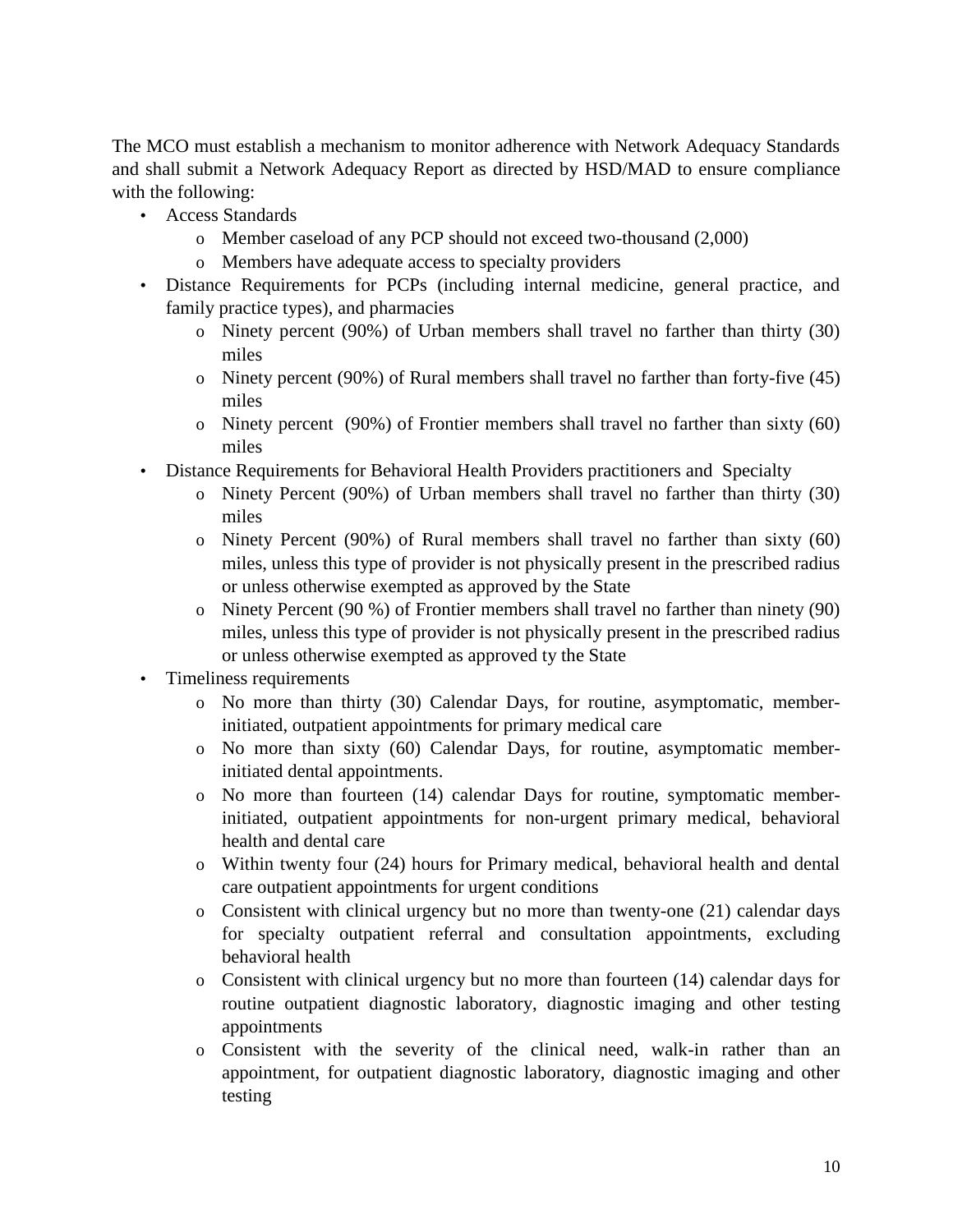- o Consistent with clinical urgency, but no longer than forty-eight (48) hours for urgent outpatient diagnostic laboratory, diagnostic imaging and other testing
- o No longer than forty (40) minutes for the in-person prescription fill time (ready for pickup). A prescription called in by a practitioner shall be filled within ninety (90) minutes
- o Consistent with clinical needs for scheduled follow-up outpatient visits with practitioners
- o Within two (2) hours for face-to-face Behavioral Health crisis services

#### **Provider Standards:**

The MCO must have the appropriate licenses in the State to do risk-based contracting through a managed care network of health care providers. The MCO is required by the state to employ a full-time staff person responsible for provider services and provider relations, including all network management issues, provider payment issues and provider education.

The MCO must develop written policies and procedures that meet NCQA standards and State and federal regulations for credentialing and re-credentialing of contracted providers. The document should include but not be limited to: defining the scope of providers covered; the criteria and the primary source verification of information used to meet the criteria; the process used to make decisions that shall not be discriminatory; and the extent of delegated credentialing and re-credentialing arrangements.

MCO network providers are obligated to abide by all federal, state and local laws, rules and regulations, including but not limited to those laws, regulation, and rules applicable to providers of services under Title XIX (Medicaid) and Title XXI (SCHIP) of the Social Security Act and other health care programs administered by the State.

All health care providers rendering services to Medicaid beneficiaries must render covered services to eligible recipients in the same scope, quality, and manner as provided to the general public; comply with all federal and state civil rights laws; and not discriminate on the basis of race, color, national origin, sex, gender, age, ethnicity, religion, sexual orientation, sexual preference, health status, disability, political belief or source of payment.

Evidenced-Based Clinical Practice Guideline (CPGs) from the MCOs include examples from their QM/QI plan such as Asthma, Diabetes, ADHD (Attention Deficit Hyperactive Disorder)/ADD (Attention Deficit Disorder), Depression, and Obesity. CPGs are updated every two years and analyzed for relevant member population and practitioner/specialists and disseminated to providers. Typically, measurements (i.e. Healthcare Effectiveness Data and Information Set [HEDIS]) are established and evaluated through MCO Quality Committees, NCQA, and HSD/MAD.

*CMS requirement CFR* §*438.340(b)(6)*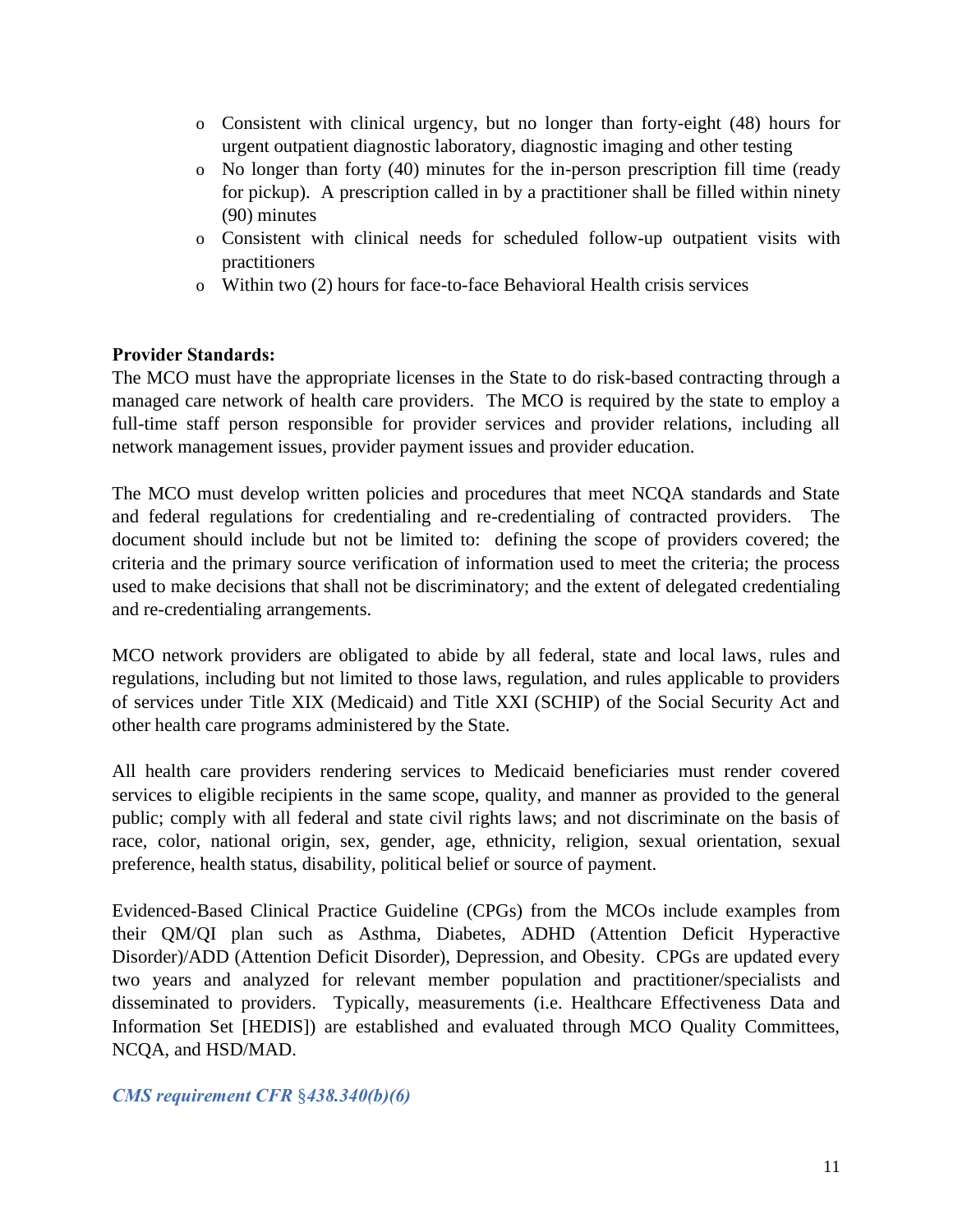Detail the State's plan to identify, evaluate, and reduce, to the extent practicable, health disparities based on age, race, ethnicity, sex, primary language, and disability status. States must identify this demographic information for each Medicaid enrollee and provide it to the MCO at the time of enrollment.

#### **Health Disparities**

In New Mexico many factors contribute to health disparities, including access to health care, behavioral choices, genetic predisposition, geographic location, poverty, environmental and occupational conditions, language barriers and social and cultural factors.

HSD/MAD enlists a variety of methodologies and resources, including enrollment files delivered daily to the MCOs, to identify, evaluate, reduce and overcome any barriers that limit access to appropriate care for the State's Medicaid beneficiaries. Resources include, but are not limited to:

- Stratified data tracking and monitoring of targeted populations, illness or chronic conditions to identify at risk Medicaid beneficiaries;
- State directed interventions and oversight and monitoring of MCO directed interventions developed to address specific health care needs unique to Medicaid beneficiaries;
- Requiring that the MCOs maintain an adequate provider network that adheres to the State's provider participation standards;
- Establishment of a Care Coordination infrastructure to assess member needs;
- Member rewards program to encourage member engagement with preventive services and follow up care by incentivizing beneficiaries to pursue healthy behaviors;
- Peer support program to provide formalized support and practical assistance to people who have or are receiving services to help regain control over their lives in their own unique recovery process; and
- Requiring the MCO to develop a Cultural Competence and Sensitivity Plan to ensure that covered services provided to members are culturally competent and include provisions for monitoring and evaluating disparities in membership, especially as related to Native Americans.

## **Transition of Care Standards:**

## *CMS requirement CFR §438.340(b)(5)*

Must include a description of the State's transition of care policy.

The State is committed to providing the necessary supports to assist Medicaid beneficiaries and requires the MCOs to establish policies and procedures that adhere to the standards defined by the State in the Managed Care Policy Manual and MCO contract.

The MCOs shall facilitate and ensure a timely and seamless transition for all Medicaid members transitioning to new services or service providers without any disruptions in services.

The MCOs must identify and facilitate coordination of care for all members during various transitions including, but not limited to: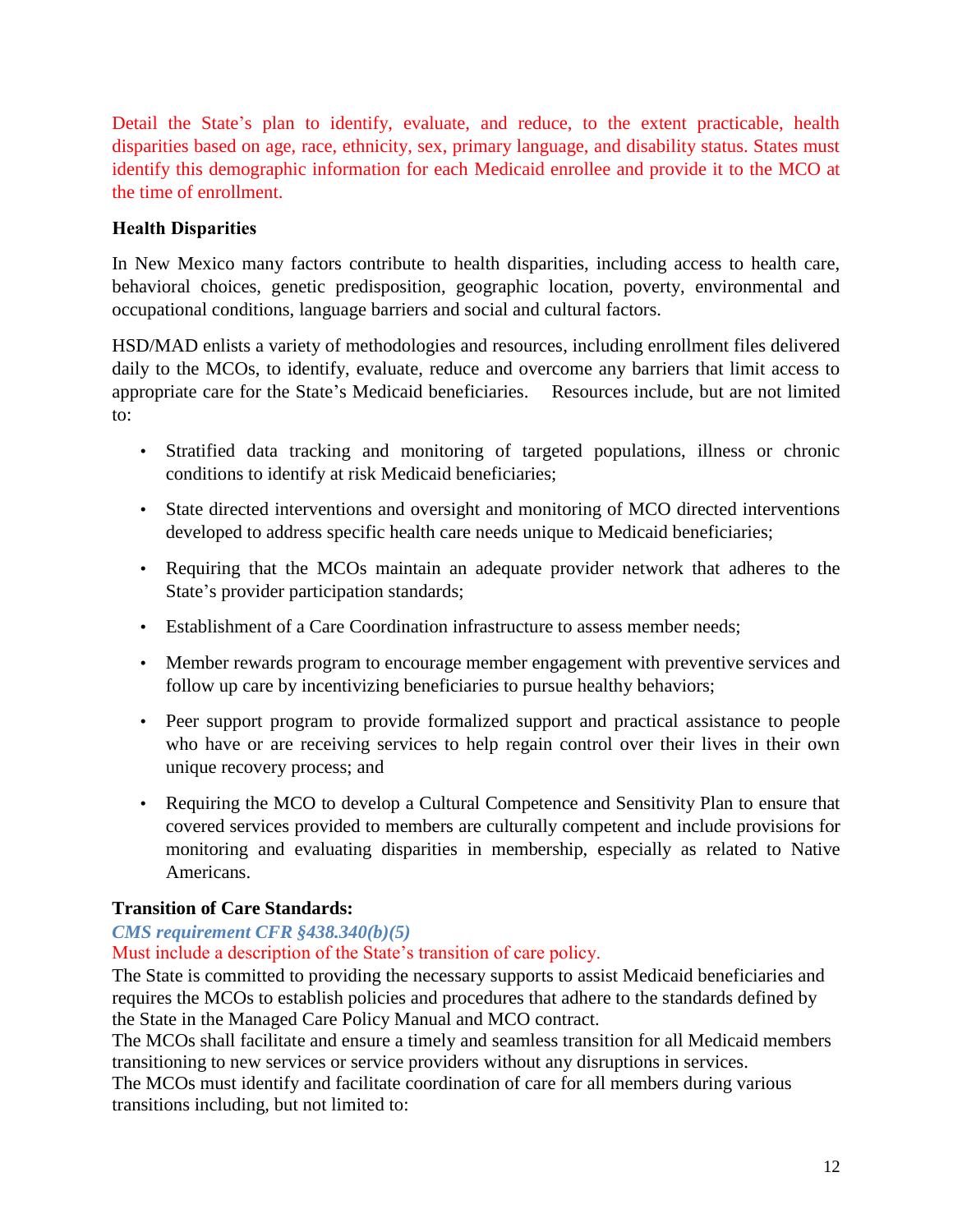- From an institutional facility into the community;
- For members turning twenty-one  $(21)$  years of age;
- From higher levels of care to lower levels of care. (e.g. acute inpatient, residential treatment centers social detoxification programs, treatment foster care, etc.);
- For members changing MCOs (e.g. while hospitalized, during major organ and tissue transplantation, or while receiving outpatient treatment for significant medical conditions); and
- For members with special conditions, circumstances, treatment needs or ongoing needs such as (e.g. pregnancy, chronic illness, significant behavioral health conditions, chemotherapy, dialysis or durable medical equipment).

#### **Monitoring and Compliance Standards:**

#### *CMS requirement CFR* §*438.340(b)(2)*

Detail the State's goals and objectives for continuous quality improvement which must be measurable and take into consideration the health status of all populations in the State served by the MCO.

New Mexico's Quality Strategy utilizes a Continuous Quality Improvement (CQI) model to achieve goals and objectives outlined for the Centennial Care program.

Centennial Care is driven by the following goals:

- 1. Assuring that Medicaid recipients in the program receive the right amount of care, delivered at the right time, in the right setting;
- 2. Ensuring that expenditures for care and services being provided are measured in terms of quality and not solely by quantity;
- 3. Slowing the growth of rate of costs, or "bending the cost curve" over time without cutting benefits or services, changing eligibility, or reducing provider rates; and

4. Streamlining and modernizing the Medicaid program in the State.

Centennial Care objectives include:

- 1. Develop a quality framework consistent with, and pertinent to all Medicaid programs;
- 2. Continue use of nationally recognized protocols, standards of care and benchmarks;
- 3. Continue use of a system of rewards for physicians, in collaboration with MCOs, based on clinical best practices and outcomes;
- 4. Develop collaborative strategies and initiatives with state agencies and other external partners;
- 5. Build upon prevention efforts and health maintenance/management to improve health status through targeted medical management;
- 6. Assure the effective medical management of at risk and vulnerable populations; and
- 7. Build capacity in rural, frontier and underserved areas.

HSD/MAD, through the QM/QM standards, requires the MCOs to apply the CQI model and identify opportunities for measurable improvement in the health status of the population served by the MCOs. The State conducts an annual review of each MCO's QM/QI program that includes a Work Plan and Evaluation by an integrated team from the QB, the Behavioral Health Services Division (BHSD) and the Centennial Care Contracts Bureau.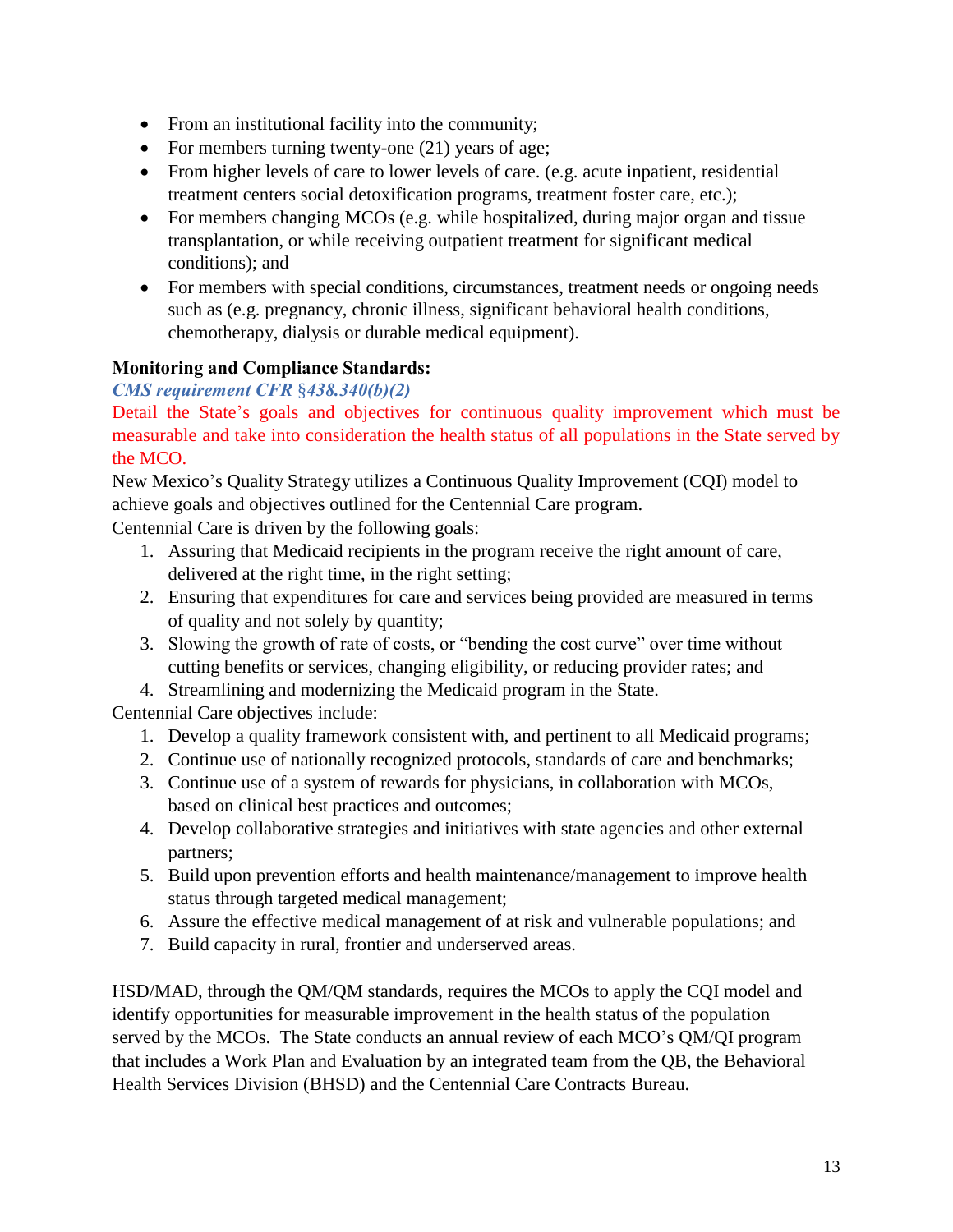HSD/MAD monitors provider access and network adequacy in a variety of ways and through various reports submitted by the MCOs. The following outlines the various methods utilized to monitor MCO provider access and network adequacy:

- Provider Satisfaction Survey
- Member Satisfaction Survey
- Secret Shopper Survey
- Consumer Assessment of Healthcare Providers and Systems (CAHPS) results
- External Quality Review Organization (EQRO) Reviews
- MCO Call Center Reports
- Grievance & Appeals Reports
- PCP Report
- Geo Access Report
- Network Adequacy Report
- Ad Hoc Reports
- Primary Care Physician to member ratio report

In addition, the State evaluates achievement through analysis of the quality and appropriateness of care and services delivered to members by the MCOs based on member needs and the level of contract compliance of MCOs by comprehensively monitoring MCO activities on an on-going basis. The State requires monthly, quarterly, and annual reports, including Ad Hoc reports reflective of all MCO service delivery activities. Various reports evaluate structure, process, and outcome measures.

#### **Sanctions**

#### *CMS requirement CFR* §*438.340(b)(7)* Detail the appropriate use of the intermediate sanctions for MCOs.

HSD/MAD has established sanctions for the failure to meet certain contract requirements by the MCO, affiliate, parent or subcontractor, and if a party fails to comply with the contract, HSD/MAD may impose sanctions.

HSD/MAD has the option to apply Corrective Action Plans (CAPs) if HSD /MAD determines that the MCO is not in compliance with one or more requirements. HSD/MAD may issue a notice of deficiency, identifying the deficiency(ies) and follow-up recommendations/requirements (either in the form of a CAP or an HSD/MAD Directed Corrective Action Plan (DCAP). A notice from HSD/MAD of noncompliance that directs a CAP or DCAP may also serve as a notice of sanction in the event HSD/MAD determines that sanctions are also necessary.

HSD/MAD may impose any or all of the non-monetary sanctions and monetary penalties to the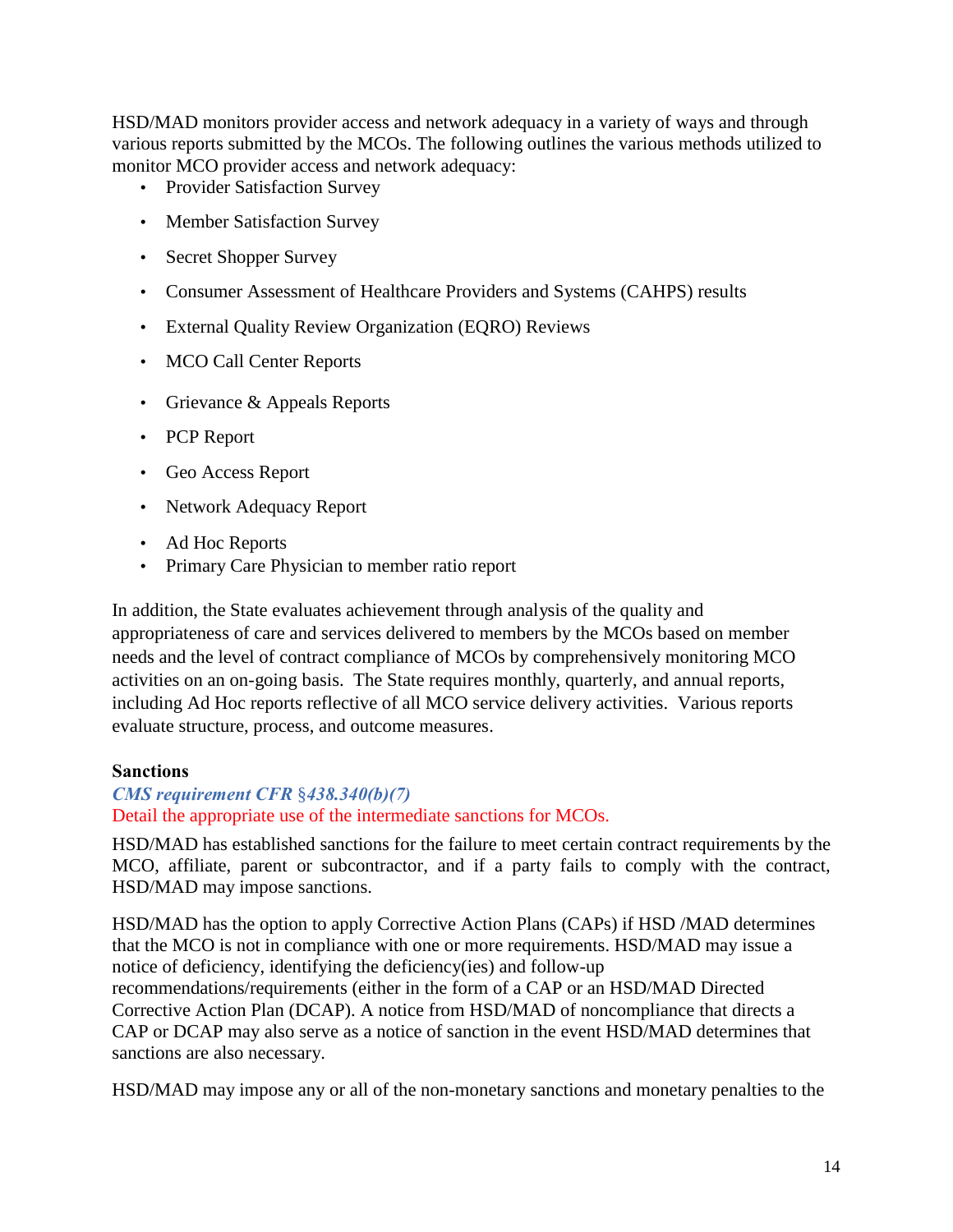extent authorized by federal and state law. Non-monetary intermediate sanctions may include:

- Suspension of auto-assignment of members in a MCO;
- Suspension of enrollment in the MCO;
- Notification to members of their right to terminate enrollment with the MCO without cause;
- Disenrollment of members by HSD;
- Suspension of payment for members enrolled after the effective date of the sanction and until CMS or HSD is satisfied that the reason for imposition of the sanction no longer exists and is not likely to recur;
- Rescission of Marketing consent and suspension of the MCO's marketing efforts;
- Appointment of temporary management on any portion thereof for a MCO and the MCO shall pay for any costs associated with the imposition of temporary management; and
- Additional sanctions permitted under federal or state stature or regulations that address areas of noncompliance.

The State has established monetary penalties that may include:

- Actual damages incurred by HSD and/or members resulting from the MCO's nonperformance of obligations;
- Monetary penalties in an amount equal to the costs of obtaining alternative health benefits to a member in the event of the MCO's noncompliance in providing Covered Services. The monetary penalties shall include the difference in the capitated rates that would have been paid to the MCO and the rates paid to the replacement health plan. HSD may withhold payment to the MCO for damages until such damages are paid in full;
- Civil monetary penalties;
- Monetary penalties up to five percent (5%) of the MCO's Medicaid capitation payment for each month in which the penalty is assessed;
- HSD reserves the right to assess a general monetary penalty of five hundred dollars (\$500) per occurrence with any notice of deficiency; and
- Other monetary penalties for failure to perform specific responsibilities or requirements.

| <b>PROGRAM ISSUES</b>                                                                       | <b>PENALTY</b>                                                                                                                                                                          |
|---------------------------------------------------------------------------------------------|-----------------------------------------------------------------------------------------------------------------------------------------------------------------------------------------|
| Failure to comply with Claims<br>processing as described in Section<br>4.19 of the contract | 2% of the monthly capitation payment per month, for each<br>month that the HSD determines that the MCO is not in<br>compliance with the requirements of Section 4.19 of the<br>contract |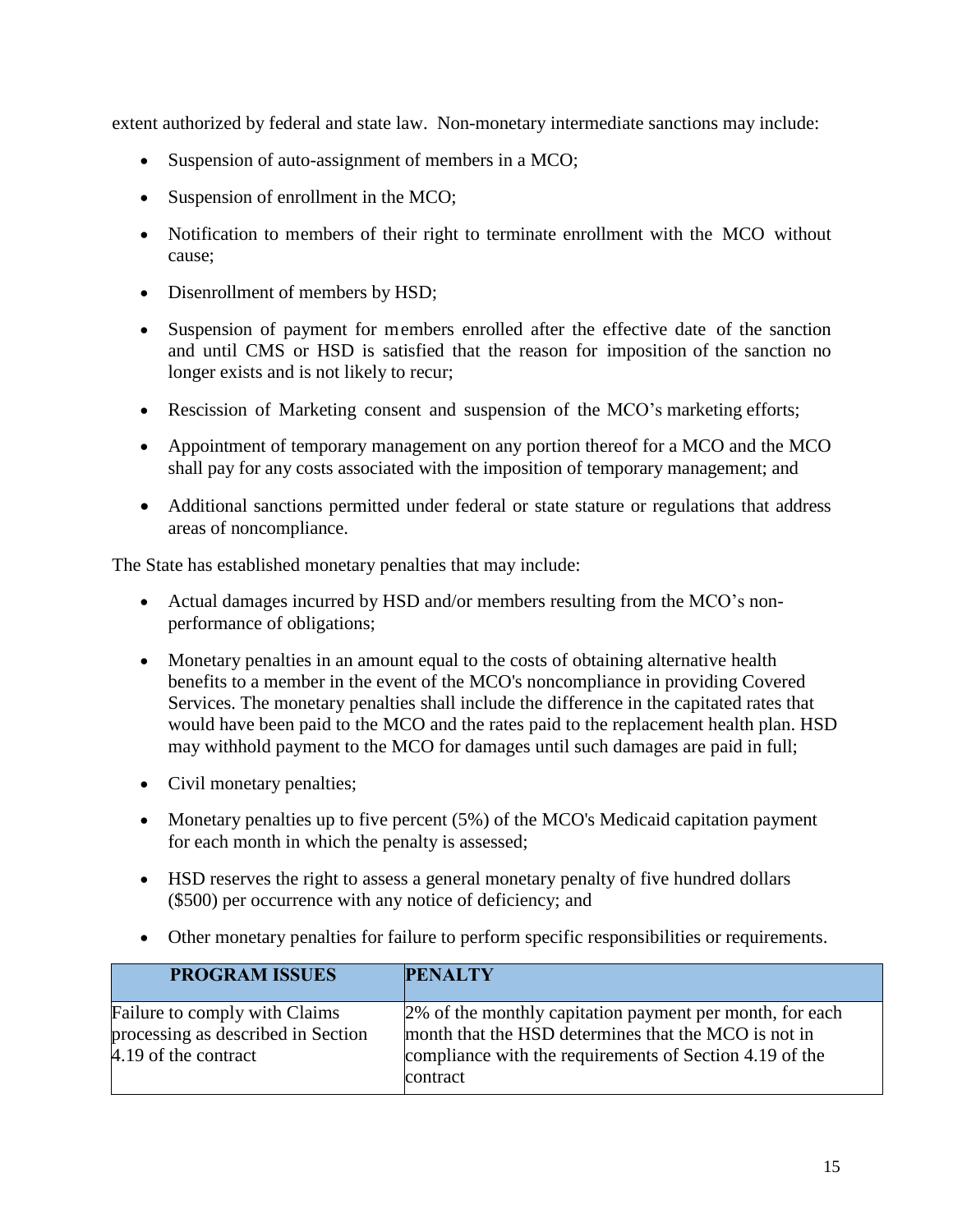| Failure to comply with Encounter                                                                                                | Monetary penalties up to two percent $(2%)$ of the MCO's                                                                                                                                                                                                        |
|---------------------------------------------------------------------------------------------------------------------------------|-----------------------------------------------------------------------------------------------------------------------------------------------------------------------------------------------------------------------------------------------------------------|
| submission as described in Section<br>4.19 of the contract                                                                      | Medicaid capitation payment for each quarter in which the<br>penalty is assessed. HSD will determine the specific percentage<br>of the capitation penalty based on the severity or frequency of<br>the infraction.                                              |
| Failure to comply with the timeframes<br>for a Comprehensive Needs<br>Assessment for care coordination level<br>2 and level 3   | $$1,000$ per member where the MCO fails to comply with the<br>timeframes for that member.                                                                                                                                                                       |
| Failure to complete or comply with<br>CAPs/DCAPs                                                                                | 12% of the monthly capitation payment per Calendar Day for<br>each day the CAP/DCAP is not completed or complied with as<br>required.                                                                                                                           |
| Failure to obtain approval of member<br>of the contract                                                                         | \$5,000 per day for each Calendar Day that HSD determines the<br>Materials as required by Section 4.14.1 MCO has provided member Material that has not been<br>approved by HSD. The \$5,000 per day damage amounts will<br>double every ten (10) Calendar Days. |
| Failure to comply with the timeframe<br>for responding to Grievances and<br>Appeals required in Section 4.16 of the<br>contract | \$1,000 per occurrence where the MCO fails to comply with the<br>timeframes.                                                                                                                                                                                    |
| For every report that meets the<br>definition for "Failure to Report" in<br>accordance with Section 4.21 of the<br>contract     | \$5,000 per report, per occurrence<br>With the exception of the cure period:<br>\$1,000 per report, per Calendar Day. The \$1,000 per day<br>damage amounts will double every ten (10) Calendar days.                                                           |
| Failure to submit timely Summary of<br>Evidence in accordance with Section<br>4.16 of the contract                              | \$1,000 per occurrence.                                                                                                                                                                                                                                         |
| Failure to have legal counsel appear in $$10,000$ per occurrence.<br>accordance with Section<br>4.16 of the contract            |                                                                                                                                                                                                                                                                 |
| Failure to meet targets for the<br>performance measures described in<br>Section 4.12.8 of the contract                          | A monetary penalty based on 2% of the total capitation paid to<br>the MCO for the contract/ agreement year, divided by the<br>number of performance measures specified in the<br>contract/agreement year.                                                       |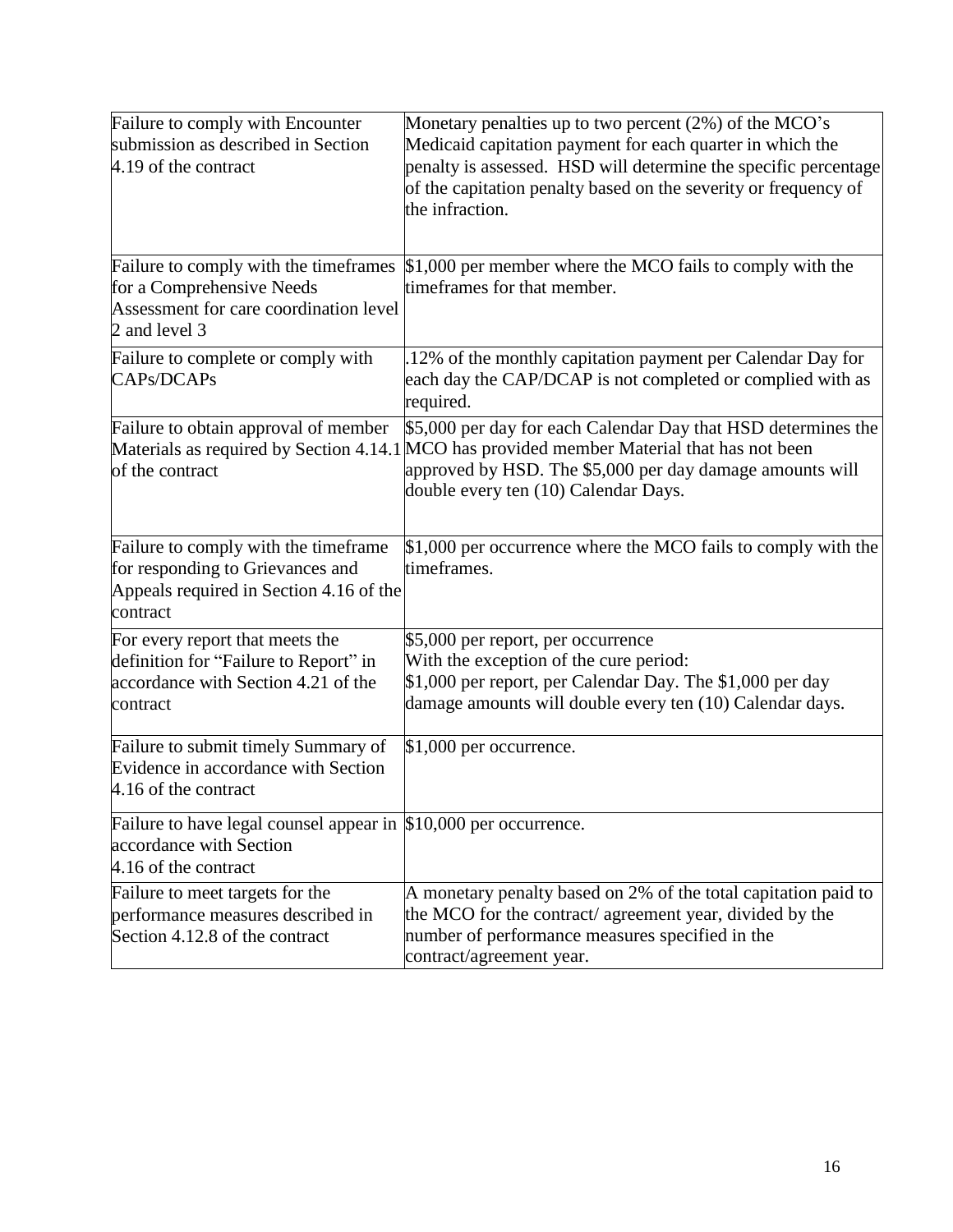| HSD can modify and assess any            | Monetary penalties up to five percent $(5.0\%)$ of the MCO's                                              |
|------------------------------------------|-----------------------------------------------------------------------------------------------------------|
| monetary penalty if the MCO engages      | Medicaid capitation payment for each month in which the                                                   |
|                                          | in a pattern of behavior that constitutes penalty is assessed. HSD will determine the specific percentage |
| a violation of this contract/agreement   | of the capitation penalty based on the severity of the infraction,                                        |
| or, involves a significant risk of harm  | taking into consideration factors reasonably related to the                                               |
| to members or to the integrity of        | nature and severity of the infraction.                                                                    |
| Centennial Care. This may include, but   |                                                                                                           |
| is not limited to the following:         |                                                                                                           |
| Reporting metrics not met; failure to    |                                                                                                           |
| complete care coordination activities    |                                                                                                           |
| by the timeframes specified; failure to  |                                                                                                           |
| report on required data elements in      |                                                                                                           |
| report submissions; for a report that    |                                                                                                           |
| has been rejected by and resubmitted     |                                                                                                           |
| by the MCO up to three times and the     |                                                                                                           |
| report still meets the definition of for |                                                                                                           |
| "Failure to Report" in accordance with   |                                                                                                           |
| Section 4.21 of the contract; etc.       |                                                                                                           |
|                                          |                                                                                                           |
|                                          |                                                                                                           |
|                                          |                                                                                                           |

Below is a total by year of HSD imposed monetary penalties:

- $\bullet$  2014: \$3,212,744.66
- $\bullet$  2015: \$3,271,585.54
- $\bullet$  2016: \$0

## **Section III: Development, Evaluation and Revision of the Quality Strategy:**

(This section should describe how the state initially developed the quality strategy, subsequently reviews the quality strategy for effectiveness, and the timeline/process for revision of the quality strategy.)

## **Development**

## *CMS requirement CFR* §*438.340(c)*

(This section should describe how the state initially developed the quality strategy, subsequently reviews the quality strategy for effectiveness, and the timeline/process for revision of the quality strategy.)

*CMS requirement CFR* §*438.340(c)(1)*

Include a description of how the state made (or plans to make) the Quality Strategy available for public comment.

## *CMS requirement CFR* §*438.340(c)(1)(i)*

Include a description of the formal process used to develop the quality strategy. This must include a description of how the state obtained the input from the Medical Advisory Committee, beneficiaries and other stakeholders in the development of the quality strategy.

*CMS requirement CFR* §*438.340(c)(1)(ii)*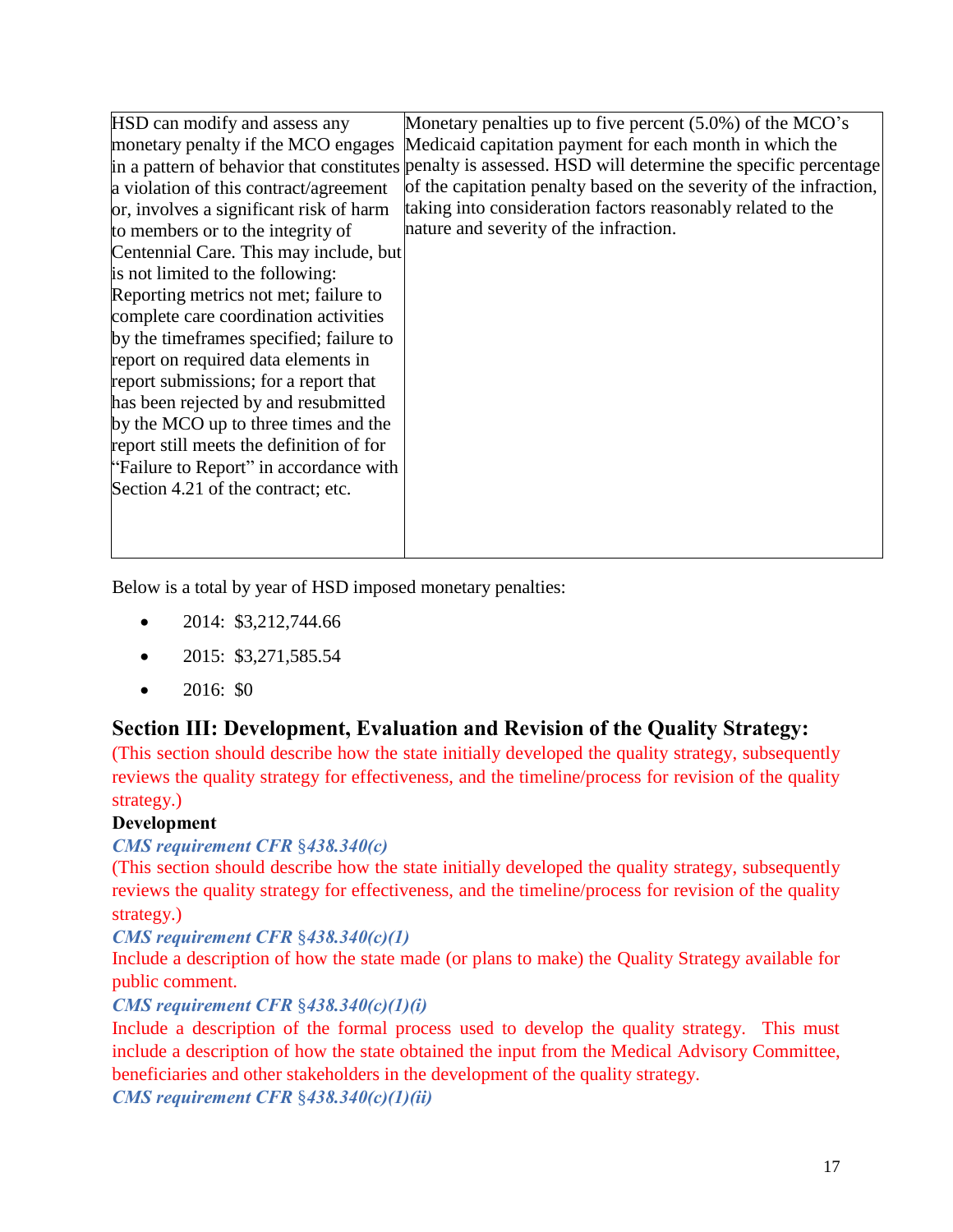Include a description of how the state obtained the input of the Native American Advisory Committee in accordance with the State's Tribal consultation policy.

HSD/MAD retains the ultimate authority, management, direction and oversight of the Quality Strategy and has organized a Quality Strategy work group within the QB that is responsible for the development, evaluation, and revision of the Quality Strategy.

The work group's focus was to develop the Quality Strategy in alignment with the goals and objectives identified by HSD/MAD to provide the right amount of care, delivered at the right time, and in the right setting to all Medicaid beneficiaries. HSD/MAD believes that by driving improvements in quality, many of the goals of Centennial Care are accomplished.

New Mexico's Quality Strategy is a coordinated, comprehensive, and pro-active approach to drive quality through targeted initiatives, comprehensive monitoring, and ongoing assessment of outcome-based performance improvement. The Quality Strategy was designed to ensure that services provided to the States Medicaid beneficiaries meet or exceed the established standards for access to care, clinical quality of care and quality of services to achieve the delivery of highquality and high value healthcare.

The key traits of high-quality, high value healthcare include:

- Effectiveness that concentrates on the appropriateness of care (care that is indicated, given the clinical condition of the member);
- Efficient and coordinated care over time that addresses the underlying variation in resource utilization, overuse, misuse, and duplication in the system and the associated costs. The system should be safe for all members, in all processes, in all programs, at all times;
- Member-Centered to encompass respect for members' values, preferences, and expressed needs; coordination and integration of care; information, communication and involvement of family and friends;
- Timeliness to address access issues with the underlying principle that care be provided in a timely manner;
- Equality of appropriate care that is based on an individual's needs, not on personal characteristics that are unrelated to the member's condition or to the reason for seeking care, such as gender, race, geographical location, disability, or insurance status; and
- Prevention and early detection to provide treatment early in the causal chain of disease, with resulting slower disease progression and to reduce the need for long-term care.

HSD/MAD developed the Quality Strategy with input from the Medicaid Advisory Committee (MAC), a diverse and comprehensive group of stakeholders and providers, including Native American Advisory Boards (NAAB) and the Native American Technical Advisory Committee (NATAC). The MAC serves as an advisory body to the Secretary of the Human Services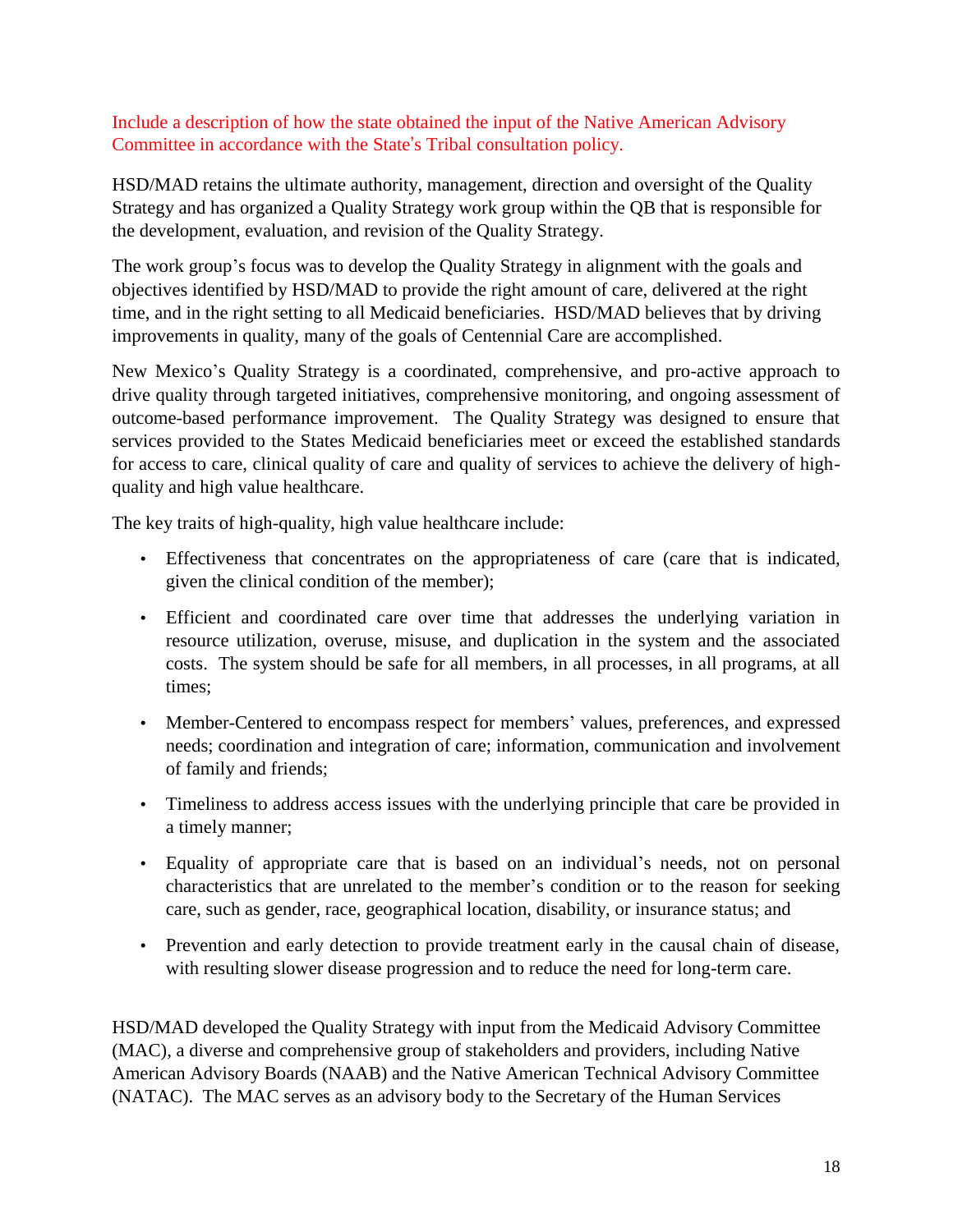Department and the Medical Assistance Division Director on policy development and program administration for the Medicaid services provided to New Mexicans. The MAC encourages participation of health professionals, consumers and consumer groups, advocates, and public health entities concerned or involved with the NM Medicaid program. Additionally, quality review committees representing the various populations meet periodically to discuss quality of care issues and performance measure outcomes with the intention of improving health outcomes and safety.

HSD/MAD solicited input and recommendations regarding content and direction of the Quality Strategy from a variety of sources including;

- Medicaid beneficiaries
- The public
- Stakeholders
- Managed Care Organizations
- EQRO
- Behavioral Health Collaborative

The Quality Strategy was published on the New Mexico Human Services Department website for approximately 5 weeks prior to finalizing the document to allow all interested parties to provide feedback and public comment. The comments and feedback provided were considered and/or incorporated into the Quality Strategy as deemed applicable to the goals and objectives established by HSD/MAD.

## **Evaluation**

## *CMS requirement CFR* §*438.340(c)(2)*

Include a timeline for assessing the effectiveness of the quality strategy (e.g., monthly, quarterly, annually).

#### *CMS requirement CFR* §*438.340(c)(2)(i)*

#### Review must include an evaluation of the effectiveness of the quality strategy conducted within the previous 3 years.

HSD/MAD will continue to utilize a CQI model to evaluate and assess the effectiveness of the Quality Strategy. HSD/MAD will review the Quality Strategy annually to ensure alignment with reported outcomes from EQR technical reporting, MCO audited HEDIS reports, CAHPS survey, 1115 waiver evaluation design plan and CMS Special Terms and Conditions (STCs), reported findings from HSD internal audits and State required MCO reports, including QM/QI programs. The outcomes will be utilized to gauge effectiveness of the Quality Strategy and to determine if any necessary changes or updates to the Quality Strategy are warranted.

## *CMS requirement CFR* §*438.340(c)(2)(iii)*

Updates to the quality strategy must take into consideration the recommendations for improving the quality of health care service furnished by the MCO including how the State can target goals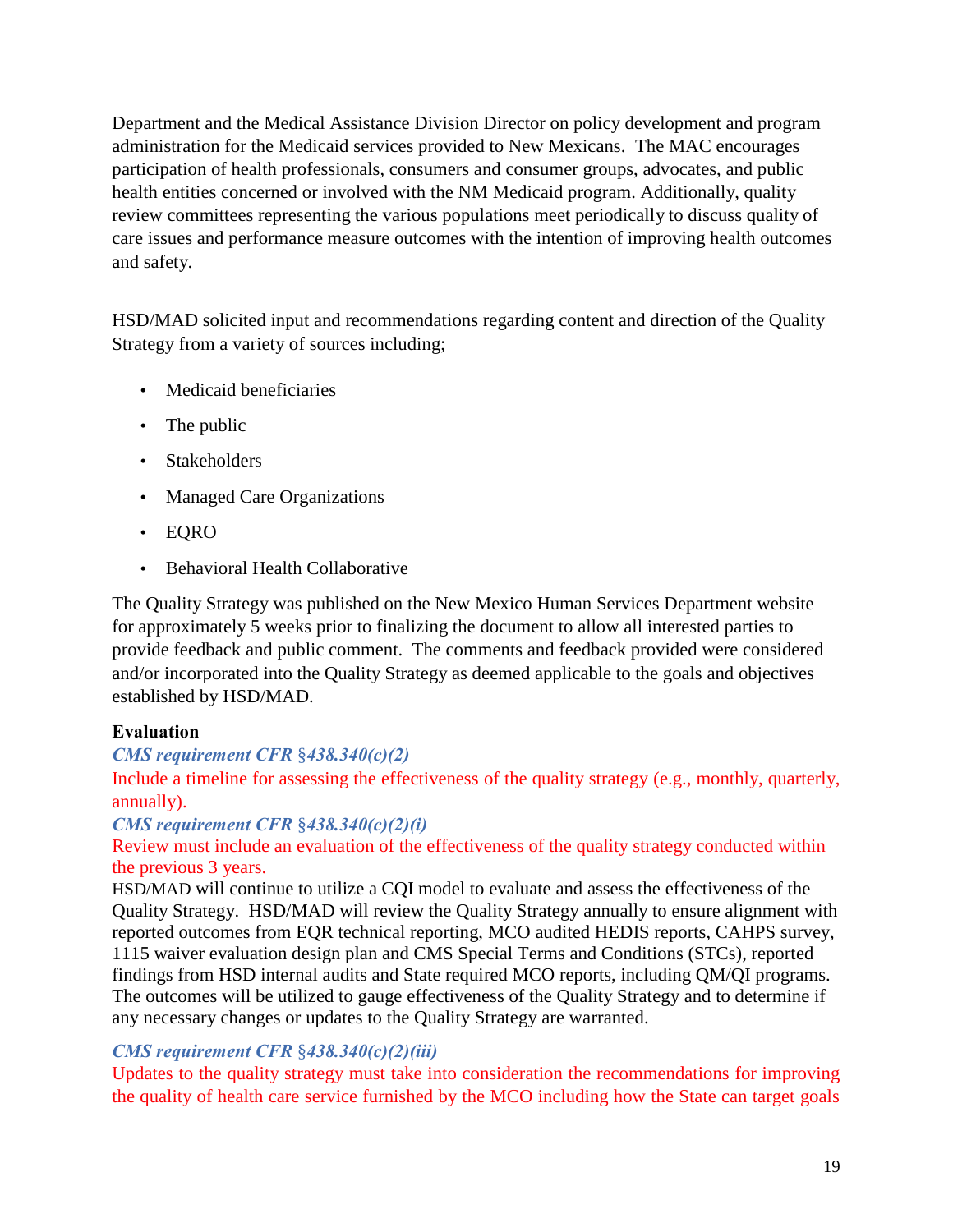and objectives in the quality strategy to better support improvement in the quality timeliness and access to health care services furnished to Medicaid beneficiaries. Include a timeline for modifying or updating the Quality Strategy. (If this is based on an assessment of "significant changes")

### *CMS requirement CFR* §*438.340(c)(3)(ii)*

Submit to CMS a copy of the revised quality strategy whenever significant changes are made to the document, or whenever significant changes occur within the State's Medicaid Program. *CMS requirement CFR* §*438.340(c)(2)(ii)*

The State must make the results of the review available on the Website.

HSD/MAD received approval for the Quality Strategy from CMS in May 2014. The Quality Strategy was reassessed in September 2017 and revised to address the program outcomes through calendar year 2016. New Mexico will continue to assess quality outcomes to determine the need for modifications to the Quality Strategy. Upon approval of the 1115 Demonstration Waiver renewal in 2018, HSD/MAD will revise the Quality Strategy to include additional goals, objectives, and outcome measures.

All aspects of the Quality Strategy will be assessed for effectiveness to determine areas of needed improvement. The review will include an evaluation of improvements implemented from the previous year's assessment and address any significant changes made to the Quality Strategy as a result of the assessment. The State defines significant change as changes that materially affect the actual quality of information collected or analyzed. Minor changes in timeframes, reporting dates, or format are not considered significant changes. With Centennial Care 2.0 the performance measures will focus on areas that show improved member outcome with the right care at the right time and the right place as well as the integration of physical, behavioral, and long-term services and supports. The State will submit a final draft of the Quality Strategy to (CMS) for comment and feedback.

Any updates to the Quality Strategy based on "significant changes" shall be developed, reviewed, and submitted to CMS for review and feedback and will be posted on the HSD website once approved.

## **Section IV: Assessment**

*CMS requirement CFR* §*438.340(b)(8)*

Describe how the State will assess the performance and quality outcomes achieved by each MCO.

#### **Quality Metrics**

#### *CMS requirement CFR* §*438.340(b)(3)*

The quality metrics and performance targets to be used in measuring the performance and improvement of each MCO with which the State contracts, including but not limited to, the performance measures reported. The State must identify which quality measures and performance outcomes the State will publish at least annually on the Web site required. The performance improvement projects to be implemented. Include a description of any interventions the State proposes to improve access, quality, or timeliness of care for beneficiaries enrolled in an MCO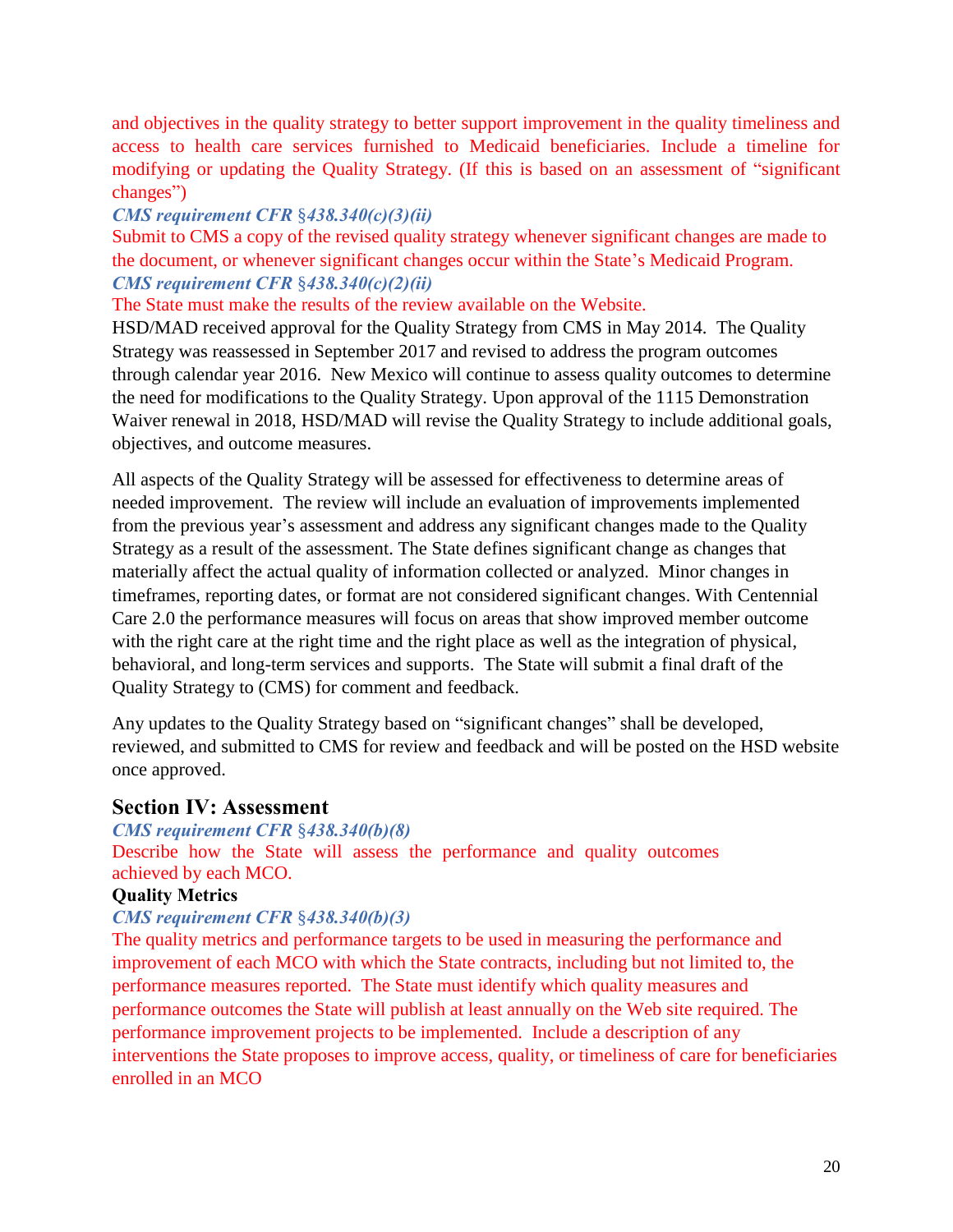HSD/MAD defined specific Performance Measures (PMs) and targets, Performance Improvement Projects (PIPs), quality metrics for Tracking Measures (TMs), and performance targets to ensure access, quality, or timeliness of care for all Medicaid beneficiaries. The QB monitors, analyzes, trends and provides feedback and technical assistance to the MCOs to improve access, quality, and timeliness of care to all Medicaid beneficiaries.

HSD/MAD's QB and the contracted MCOs have formed a Quality Workgroup which meets quarterly to discuss quality outcomes and performance. The group was established to promote a collaboration of those responsible for ensuring quality of care and improved outcomes. The Workgroup provides an arena for discussion on gaps in care, interventions, barriers, and best practices. QB is also able to provide feedback on performance, direction and technical assistance in a group setting which encourages the collaborative effort. The group focuses on the key quality metrics defined by the State to assess performance and encourage positive outcomes.

HSD/MAD selects PMs and PIPS utilizing data that identifies the strengths and opportunities for improvement specific to the Medicaid population. PMs, PIPs and performance targets are reasonable and based on industry standards and consistent with CMS EQR Protocols. An annual review of PMs and PIPs is conducted by the EQRO and the final technical report with findings and recommendations are posted on the HSD website.

## **Performance Measures (PMs)**

PMs and performance targets are based on HEDIS technical specification for the current reporting year. The MCO is required to follow relevant and current NCQA HEDIS standards for reporting. HSD/MAD requires the MCOs to meet the established performance targets. HSD/MAD considered calendar year 2014 and calendar year 2015 to be noncompetitive baseline years for PM thresholds and for setting PM targets.

The performance targets listed in the MCO contracts requires: 1) a two (2) percentage point improvement above the MCO's NCQA audited HEDIS rates; or 2) achievement of the Health and Human Services (HHS) Regional Average as determined by NCQA Quality Compass, or the State's determined target.

Failure to meet the established performance targets will result in monetary penalties as detailed in the MCO Medicaid contract.

HSD/MAD directed the MCOs to focus on eight (8) clinical initiatives to drive improved quality outcomes. The table below reflects the aggregate percentage by calendar year of the annual HEDIS results reported to HSD by the four (4) contracted MCOs.

| <b>Performance</b><br><b>Measures</b> | 2014   | 2015   | 2016   |
|---------------------------------------|--------|--------|--------|
| <b>PM#1 Annual Dental Visits</b>      | 57.50% | 61.50% | 63.75% |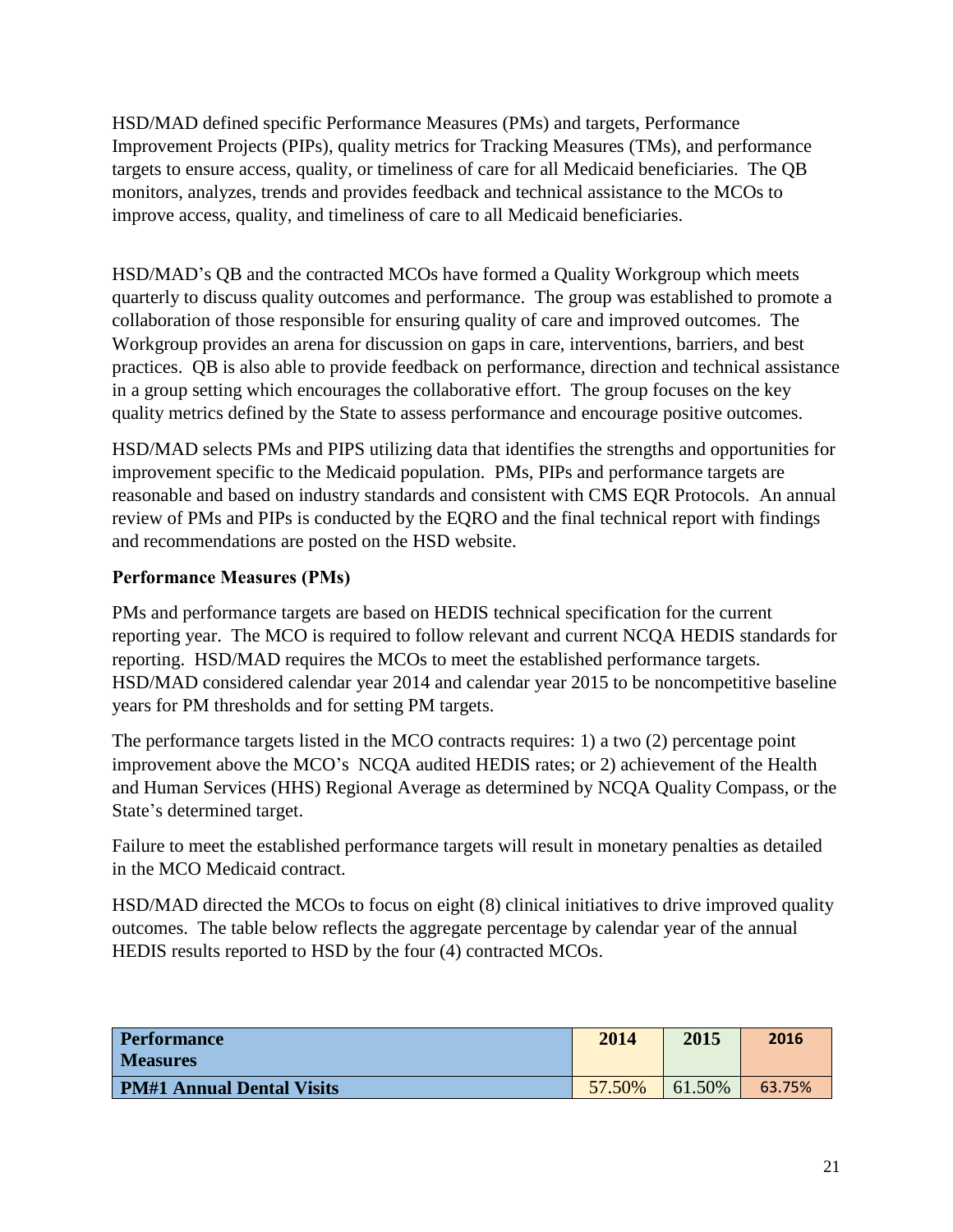| <b>PM#2</b>                                                 |        |        |        |
|-------------------------------------------------------------|--------|--------|--------|
| <b>Use of Appropriate Medication for People with Asthma</b> | 51.75% | 55.75% | 56%    |
| <b>PM#3</b>                                                 |        |        |        |
| <b>Controlling High Blood Pressure</b>                      | 52.75% | 53.5%  | 54.5%  |
| <b>PM#4</b>                                                 |        |        |        |
| <b>Comprehensive Diabetes Care</b>                          |        |        |        |
| HbA1C testing                                               | 85%    | 84.25% | 83.5%  |
| HbA1C > 9%                                                  | 47.5%  | 50%    | 47.5%  |
| <b>Retinal Eye Exam</b>                                     | 56%    | 53%    | 56%    |
| <b>Nephropathy Screening</b>                                | 80.75% | 87.5%  | 88.75% |
| <b>PM#5</b>                                                 |        |        |        |
| <b>Prenatal/Postpartum Visits</b>                           |        |        |        |
| Prenatal visits within first trimester or within 42 days of |        |        |        |
| enrollment                                                  | 73%    | 70.5%  | 76.5%  |
| Postpartum visit on or before 21 $&$ 56 days after delivery | 55%    | 50.75% | 57.75% |
| <b>PM#6</b>                                                 |        |        |        |
| Frequency of on-going prenatal care                         | 52%    | 44.75% | 55.75% |
| <b>PM#7</b>                                                 |        |        |        |
| <b>Antidepressant Medication</b>                            |        |        |        |
| <b>Management</b>                                           |        |        |        |
| Acute Phase 84 days                                         | 52%    | 53.75% | 50.75% |
| Continuous Phase 180 days                                   | 43.5%  | 38.25% | 35.5%  |
| <b>PM#8</b>                                                 |        |        |        |
| Follow up after hospitalization for                         |        |        |        |
| <b>Mental illness</b>                                       |        |        |        |
| 7 days                                                      | 65.75% | 62%    | 64.75% |
| 30 days                                                     | 44.74% | 39.25% | 42.75% |

#### **Performance Improvement Projects (PIPs)**

HSD/MAD directed the MCOs to implement PIPs designed to meet the unique needs of its members. The PIPs were developed to ensure sustainable improvements and interventions with a focus on quality improvement. The 2014 Centennial Care Managed Care Contract directed the MCOs to implement PIPs in the following areas: one (1) on Long-Term Care Services, one (1) on services to children, one (1) on Behavioral Health, and one (1) on women's health.

In January 2013, New Mexico was awarded the Adult Medicaid Quality Grant (AMQG) by CMS. The grant was designed to support the development of staff capacity to collect, report, and analyze data for adults enrolled in Medicaid. HSD/MAD developed Quality Improvement Projects (QIPs) in accordance with the Initial Adult Core Set Technical Specification and selected Diabetes: Prevention and Enhanced Disease Management, and Behavioral Health: Screening and Management for Clinical Depression. The AMQG ended in December of 2015, and in an effort to promote sustainability of the projects associated with the AMQG, the MCO contract was amended in 2015 directing the MCOs to incorporate the ongoing QIPs as PIPs.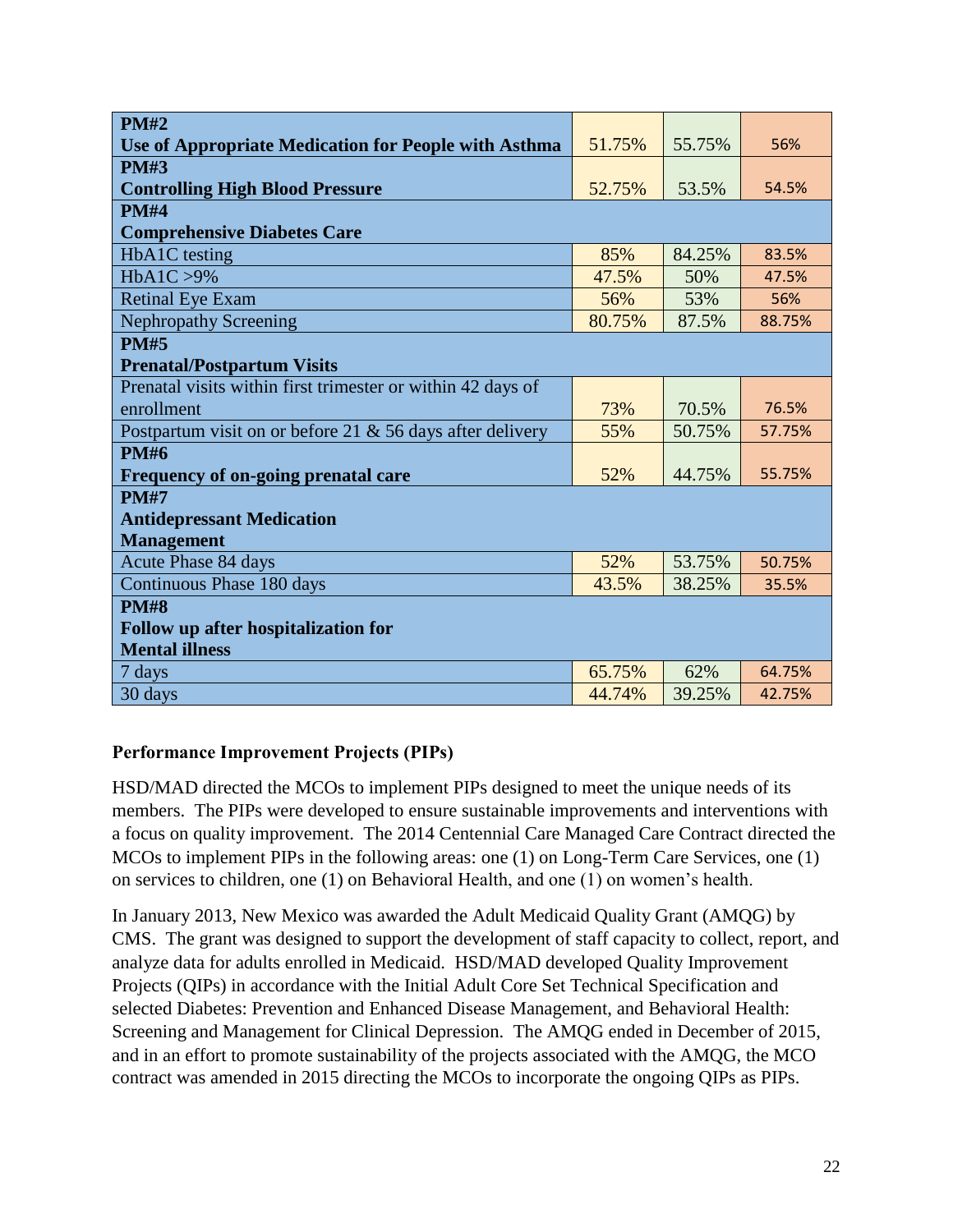The MCO contract continues to direct the MCOs to, at a minimum, implement the following PIPs:

- One (1) on Long-Term Care
- One (1) on Services to Children
- One (1) on Diabetes Prevention and Management
- One (1) on Screening and Management for Clinical Depression

#### **Tracking Measures**

HSD/MAD directed the MCOs to report on tracking measures (TMs) that focus on a specific target populations. TMs are areas for the MCOs to evaluate and make improvements, if necessary. The MCOs are required to submit quarterly reports to HSD/MAD using the QB developed reporting template which applies HEDIS, CMS Adult Core Set, or HSD defined technical specifications. The report is analyzed by the QB to identify performance trends, best practices, gaps and interventions reported by the MCOs.

Currently, these measures do not have associated sanctions. Feedback is shared and discussed with the MCOs during the quarterly quality workgroup meetings. Below is a timeline, description and measure of the TMs implemented:

| Date of<br><b>Direction</b> | Tracking<br><b>Measure</b>     | <b>Description of Target Population or</b><br>Topic                                                                                                                                                                            | 2014 | 2015 | 2016 |
|-----------------------------|--------------------------------|--------------------------------------------------------------------------------------------------------------------------------------------------------------------------------------------------------------------------------|------|------|------|
| March 2014                  | <b>Fall Risk</b><br>Management | The Percentage of Medicaid members 65 years<br>of age and older who had a fall or had<br>problems with balance or walking in the past<br>12 Months and who received fall risk<br>intervention from their current practitioner. | 12%  | 8%   | 12%  |
| August 2015                 | Diabetes,<br>Short-Term        | The number of inpatient discharges with a<br>principal diagnosis code for diabetes short-<br>Complications term complications for Medicaid enrollees.                                                                          |      |      |      |
|                             | Admission<br>Rate              | 18 to 64 years of age                                                                                                                                                                                                          | 22%  | 17%  | 19%  |
|                             |                                | $65 + \text{years of age}$                                                                                                                                                                                                     | 88%  | 95%  | 60%  |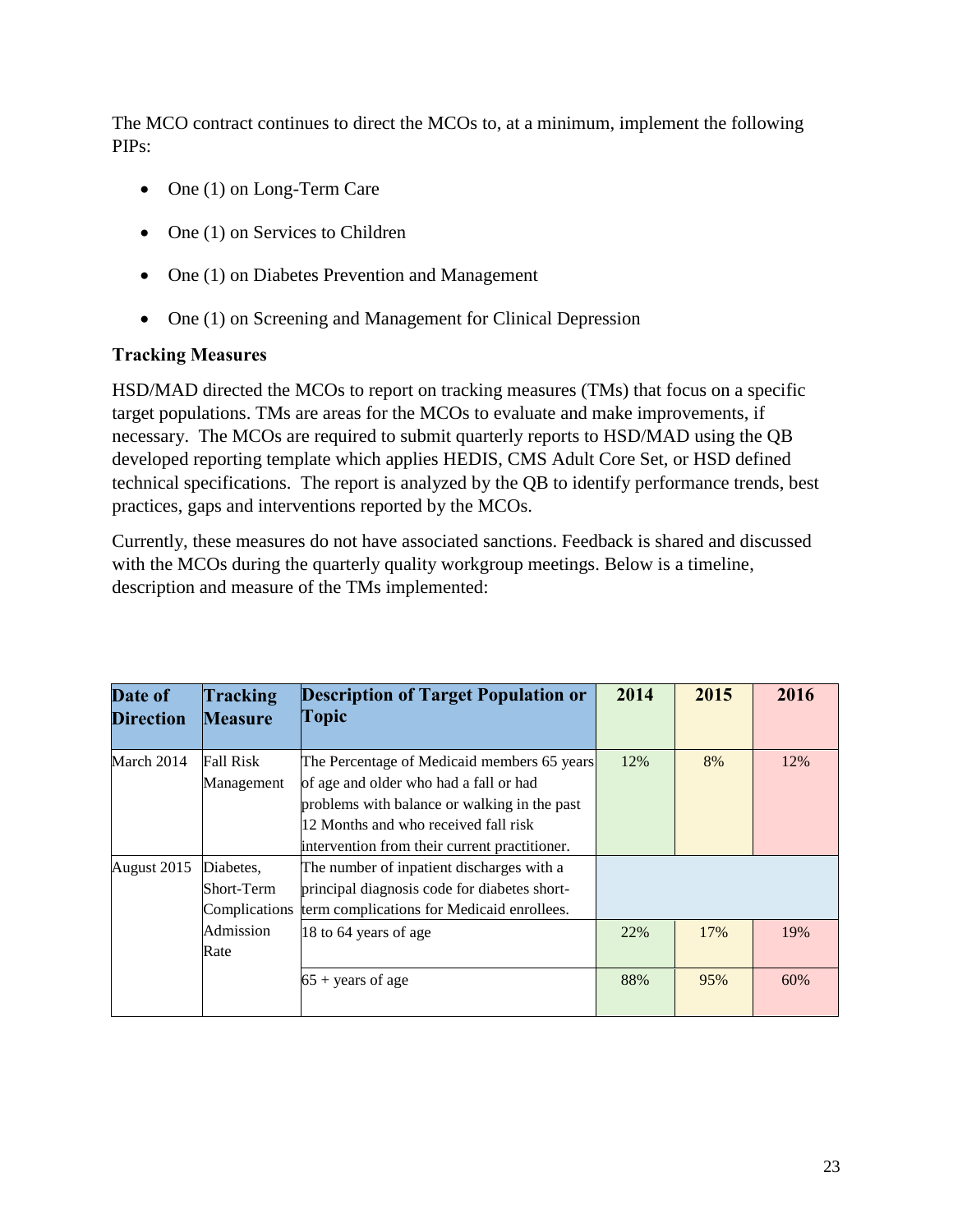| August 2015              | Screening for<br>Clinical<br>Follow-Up<br>Plan                                      | The percentage of Medicaid enrollees screened<br>for clinical depression using a standardized<br>Depression and depression screening tool and if positive a<br>follow-up plan is documented on the date of<br>the positive screen. | <b>NR</b> |           |                     |
|--------------------------|-------------------------------------------------------------------------------------|------------------------------------------------------------------------------------------------------------------------------------------------------------------------------------------------------------------------------------|-----------|-----------|---------------------|
|                          |                                                                                     | 18 to 64 years of age                                                                                                                                                                                                              | 0.02%     | 0.07%     | 0.12%               |
|                          |                                                                                     | 65+ years of age                                                                                                                                                                                                                   | 0.04%     | 0.24%     | 0.26%               |
| May 2016                 | Well-Child<br>Visits in the<br>First 15                                             | The percentage of members who turned 15<br>months old during the measurement year and<br>who had 6 or more well-child visits with a<br>Months of Life PCP during their first 15 months of life                                     | <b>NR</b> | <b>NR</b> | 58%                 |
| May 2016                 | Children and<br>Adolescents'<br>Access to<br>Primary Care<br>Practitioners<br>(PCP) | The percentage of members $12$ months $-19$<br>years of age who had a visit with a PCP.                                                                                                                                            | <b>NR</b> | <b>NR</b> | 61%                 |
| October 2016 Long Acting | Reversible<br>Contraceptive<br>(LARC)                                               | The use of LARC among members age 15 -19<br>years of age.                                                                                                                                                                          | <b>NR</b> | <b>NR</b> | 3106                |
| October 2016 Smoking     | Cessation                                                                           | The monitoring of smoking cessations<br>products:<br>Cost utilization<br>The monitoring of counseling: Products and                                                                                                                | <b>NR</b> | NR        | \$1,146,190<br>7609 |
|                          |                                                                                     | Services (Total Units) utilization                                                                                                                                                                                                 |           |           |                     |

## **Child and Adult Core Set Quality Measures**

HSD/MAD reports on CMS determined Child Core Set and Adult Core Set Quality Measures through the Medicaid and CHIP Program (MACPro) systems data entry portal. The CMS defined Core Set of Quality Measures provides New Mexico with a nationally recognized set of core quality measures to track performance and identify areas needing improvement. Reporting on these performance measures will assist HSD/MAD to further enhance the quality of health care for both Children and Adults within the States Medicaid program.

## **Consumer Assessment of Healthcare Providers and Systems (CAHPS)**

HSD/MAD incorporates the CAHPS 5.0H Survey required by NCQA for accreditation as part of the required MCO annual report submissions. CAHPS 5.0H allows for inclusion of state specific questions and provides information on New Mexico's Medicaid beneficiaries and their experiences with the services provided. Below is a table with the Supplemental questions and results for 2015 and 2016.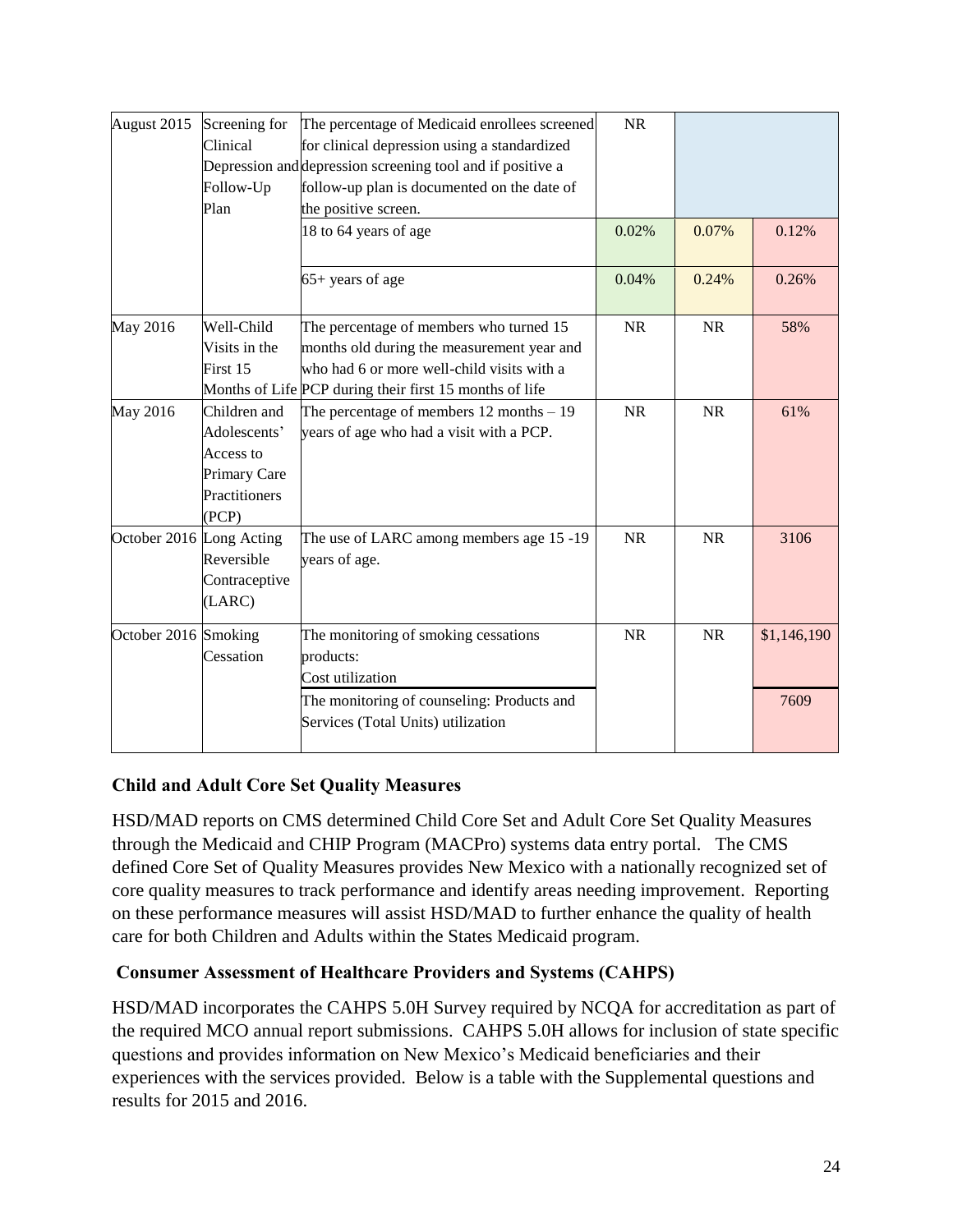| <b>CAHPS</b> Supplemental Questions<br>*CCC-Children with Chronic Conditions<br>*N/A- Not Reported                                                | <b>BCBS</b><br>Year |     | <b>MHC</b>        |     |                   | <b>PHP</b> |                   | <b>UHC</b> |                   |
|---------------------------------------------------------------------------------------------------------------------------------------------------|---------------------|-----|-------------------|-----|-------------------|------------|-------------------|------------|-------------------|
| <b>Child Care Coordination</b>                                                                                                                    |                     |     |                   |     |                   |            |                   |            |                   |
| 1. In the last 6 months, did anyone from your<br>child's health plan, doctor's office, or clinic<br>help coordinate your child's care among these | 2015                | 27% | 43%<br><b>CCC</b> | 64% | 71%<br><b>CCC</b> | 52%        | 60%<br><b>CCC</b> |            | N/A               |
| doctors or other health providers? (%<br>answering Yes)                                                                                           | 2016                | 28% | 28%<br><b>CCC</b> | 27% | 44%<br><b>CCC</b> | 14%        | 29%<br><b>CCC</b> | 56%        | 51%<br><b>CCC</b> |
| 2. In the last 6 months, who helped to<br>coordinate your child's care?                                                                           |                     |     |                   |     |                   |            |                   |            |                   |
| Someone from your child's health plan                                                                                                             | 2015                | 4%  | 8%<br><b>CCC</b>  | 13% | 14%<br><b>CCC</b> | 4%         | 9%<br><b>CCC</b>  |            | N/A               |
|                                                                                                                                                   | 2016                | 6%  | 6%<br><b>CCC</b>  | 5%  | 6%<br><b>CCC</b>  | 13%        | 20%<br><b>CCC</b> | 5%         | 10%<br><b>CCC</b> |
| Someone from your child's doctor's office or                                                                                                      | 2015                | 19% | 22%<br><b>CCC</b> | 55% | 48%<br><b>CCC</b> | 48%        | 50%<br><b>CCC</b> |            | N/A               |
| clinic                                                                                                                                            | 2016                | 22% | 22%<br><b>CCC</b> | 24% | 31%<br><b>CCC</b> | 63%        | 57%<br><b>CCC</b> | 29%        | 35%<br><b>CCC</b> |
| Someone from another organization                                                                                                                 | 2015                | 1%  | 4%<br><b>CCC</b>  | 6%  | 10%<br><b>CCC</b> | 6%         | 7%<br><b>CCC</b>  |            | N/A               |
|                                                                                                                                                   | 2016                | 3%  | 3%<br><b>CCC</b>  | 2%  | 4%<br><b>CCC</b>  | 0%         | 6%<br><b>CCC</b>  | 2%         | 6%<br><b>CCC</b>  |
| A friend or family member                                                                                                                         | 2015                | 5%  | 6%<br><b>CCC</b>  | 1%  | 1%<br><b>CCC</b>  | 3%         | 3%<br><b>CCC</b>  |            | N/A               |
|                                                                                                                                                   | 2016                | 4%  | 4%<br><b>CCC</b>  | 5%  | 3%<br><b>CCC</b>  | 9%         | 3%<br><b>CCC</b>  | 6%         | 3%<br><b>CCC</b>  |
|                                                                                                                                                   | 2015                | 71% | 60%<br>CCC        | 25% | 27%<br>CCC        | 39%        | 31%<br>CCC        |            | N/A               |
| You                                                                                                                                               | 2016                | 65% | 65%<br><b>CCC</b> | 64% | 56%<br><b>CCC</b> | 16%        | 14%<br><b>CCC</b> | 59%        | 46%<br><b>CCC</b> |
| 3. How satisfied are you with the help you<br>received to coordinate your child's care in the<br>last 6 months?                                   |                     |     |                   |     |                   |            |                   |            |                   |
| Satisfied or Very Satisfied                                                                                                                       | 2015                | 81% | 74%<br><b>CCC</b> | 86% | 87%<br><b>CCC</b> | 91%        | 88%<br><b>CCC</b> |            | N/A               |
|                                                                                                                                                   | 2016                | 77% | 77%<br>CCC        | 90% | 86%<br>CCC        | 86%        | 87%<br>CCC        | 84%        | 77%<br>CCC        |
| <b>Adult Care Coordination</b>                                                                                                                    |                     |     |                   |     |                   |            |                   |            |                   |
| 4. In the last 6 months, did anyone from your<br>health plan, doctor's office, or clinic help<br>coordinate your care among these doctors or      |                     | 33% |                   | 24% |                   | 27%        |                   |            | N/A               |
| other health providers? (% answering Yes)                                                                                                         | 2016                |     | 38%               |     | 30%               |            | 29%               |            | 37%               |
| 5. In the last 6 months, who helped to<br>coordinate your care?                                                                                   |                     |     |                   |     |                   |            |                   |            |                   |
| Someone from your health plan                                                                                                                     | 2015                | 9%  |                   |     | 19%               |            | 17%               |            | N/A               |
|                                                                                                                                                   | 2016                |     | 14%               |     | 12%               |            | 34%               |            | 12%               |
| Someone from your doctor's office or clinic                                                                                                       | 2015                |     | 25%               |     | 48%               |            | 47%               |            | N/A               |
|                                                                                                                                                   | 2016                |     | 26%               |     | 23%               |            | 48%               |            | 21%               |
| Someone from another organization                                                                                                                 | 2015                |     | 2%                |     | 3%                |            | 4%                |            | N/A               |
|                                                                                                                                                   | 2016                |     | 4%                |     | 1%                |            | 1%                |            | 5%                |
| A friend or family member                                                                                                                         | 2015                | 14% |                   | 16% |                   | 13%        |                   |            | N/A               |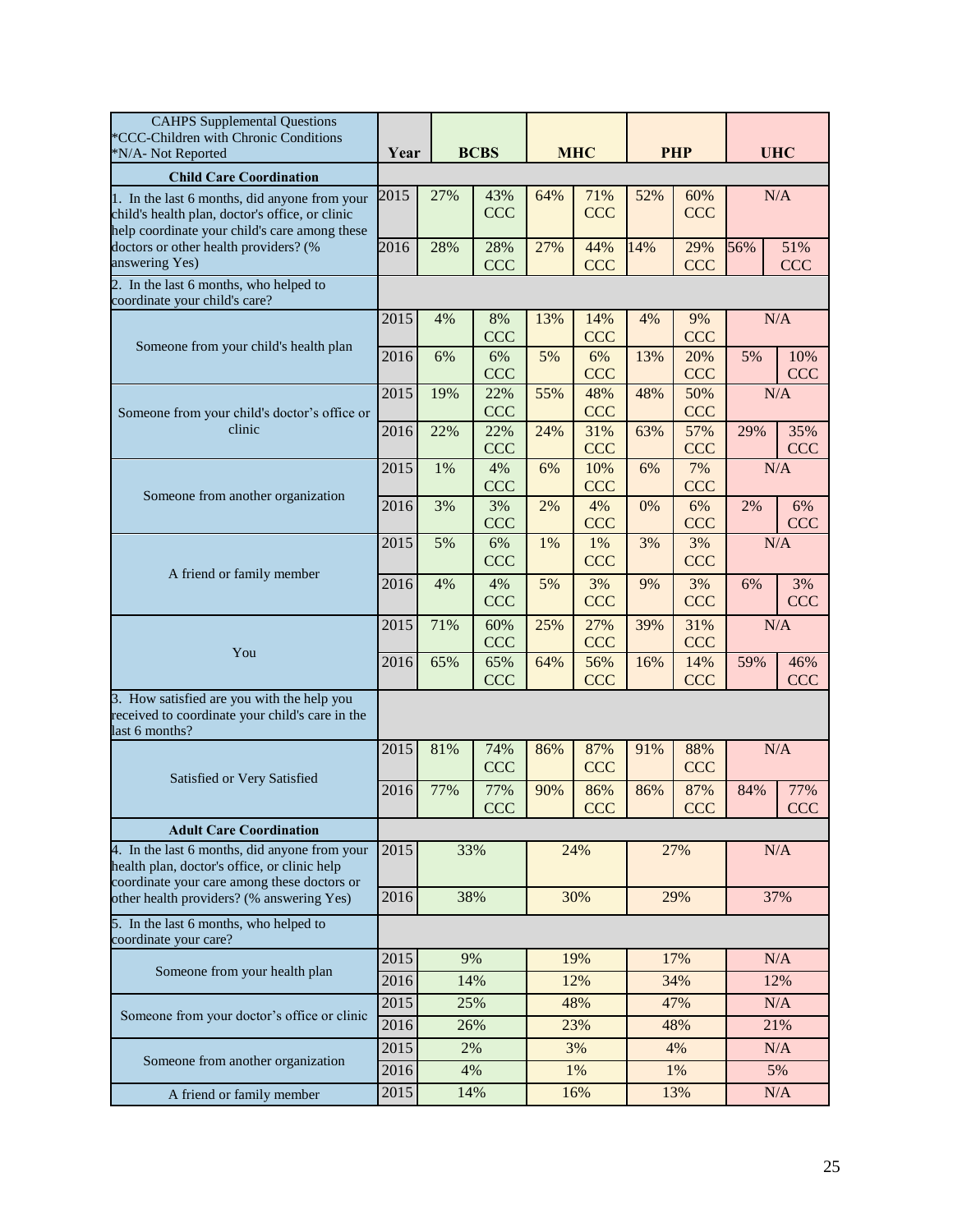|                                                                                                                                                                                                                                     | 2016         | 14%                       | 11% | 8%  | 23% |
|-------------------------------------------------------------------------------------------------------------------------------------------------------------------------------------------------------------------------------------|--------------|---------------------------|-----|-----|-----|
|                                                                                                                                                                                                                                     | 2015         | 50%                       |     |     |     |
| You                                                                                                                                                                                                                                 |              |                           | 16% | 19% | N/A |
|                                                                                                                                                                                                                                     |              | 43%                       | 53% | 9%  | 39% |
| 6. How satisfied are you with the help you<br>received to coordinate your care in the last 6<br>months?                                                                                                                             |              |                           |     |     |     |
|                                                                                                                                                                                                                                     | 2015         | 80%                       | 87% | 88% | N/A |
| Satisfied or Very Satisfied                                                                                                                                                                                                         | 2016         | 74%                       | 81% | 94% | 79% |
| <b>Member Education</b>                                                                                                                                                                                                             |              |                           |     |     |     |
| 7. In the last 6 months, have you received any<br>material from your health plan about good                                                                                                                                         | 2015         | 58%                       | 59% | 62% | N/A |
| health and how to stay healthy? (% answering<br>Yes)                                                                                                                                                                                | 2016         | 73%                       | 57% | 63% | 67% |
| 8. In the last 6 months, have you received any<br>material from your health plan about care                                                                                                                                         | 2015         | 50%                       | 48% | 50% | N/A |
| coordination and how to contact the care<br>coordination unit? (% answering Yes)                                                                                                                                                    | 2016         | 60%                       | 54% | 51% | 59% |
| <b>Care Plan</b>                                                                                                                                                                                                                    |              |                           |     |     |     |
| 9. Did your care coordinator sit down with                                                                                                                                                                                          | 2015         | 24%                       | 24% | 64% | N/A |
| you and create a plan of care? (% answering<br>Yes)                                                                                                                                                                                 | 2016         | 28%                       | 25% | 54% | 35% |
| 10. Are you satisfied that your care plan talks<br>about the help you need to stay healthy and<br>remain in your home?                                                                                                              |              |                           |     |     |     |
| Satisfied or Very Satisfied                                                                                                                                                                                                         | 2015         | 70%                       | 71% | N/A | N/A |
|                                                                                                                                                                                                                                     | 2016         | 70%                       | 83% | 84% | 71% |
| <b>Fall Risk</b>                                                                                                                                                                                                                    |              |                           |     |     |     |
| 11. A fall is when your body goes to the<br>ground without being pushed. In the last 6<br>months, did you talk with your doctor or other<br>health provider about falling or problems with<br>balance or walking? (% answering Yes) |              | 22%<br>$(12 \text{ mo.})$ | 18% | 22% | N/A |
|                                                                                                                                                                                                                                     |              | 23%<br>$(12 \text{ mo.})$ | 17% | 57% | 29% |
| 12. Did you Fall in the past 6 months? (%                                                                                                                                                                                           | 2015<br>2016 | 19%                       | 18% | 17% | N/A |
| answering Yes)                                                                                                                                                                                                                      |              | 21%                       | 15% | 52% | 25% |
| 13. In the past 6 months, have you had a<br>problem with balance or walking? (%                                                                                                                                                     | 2015<br>2016 | 27%                       | 24% | 25% | N/A |
| answering Yes)                                                                                                                                                                                                                      |              | 26%                       | 20% | 21% | 40% |
| 14. Has your doctor or other health provider<br>done anything to help prevent falls or treat                                                                                                                                        | 2015<br>2016 | 23%                       | 23% | 26% | N/A |
| problems with balance or walking? (%<br>answering Yes)                                                                                                                                                                              |              | 26%                       | 21% | 58% | 38% |

#### **External Quality Review**

## *CMS requirement CFR* §*438.340(b)(4)*

Detail the arrangements for annual, external independent reviews of the quality outcomes and timeliness of, and access to, the services covered under each MCO.

HSD/MAD, in accordance with 42 CFR 438.354, has retained the services of an External Quality Review Organization (EQRO), HealthInsight New Mexico, to provide External Quality Review (EQR). The EQRO will conduct all mandatory and optional EQR reviews to assess quality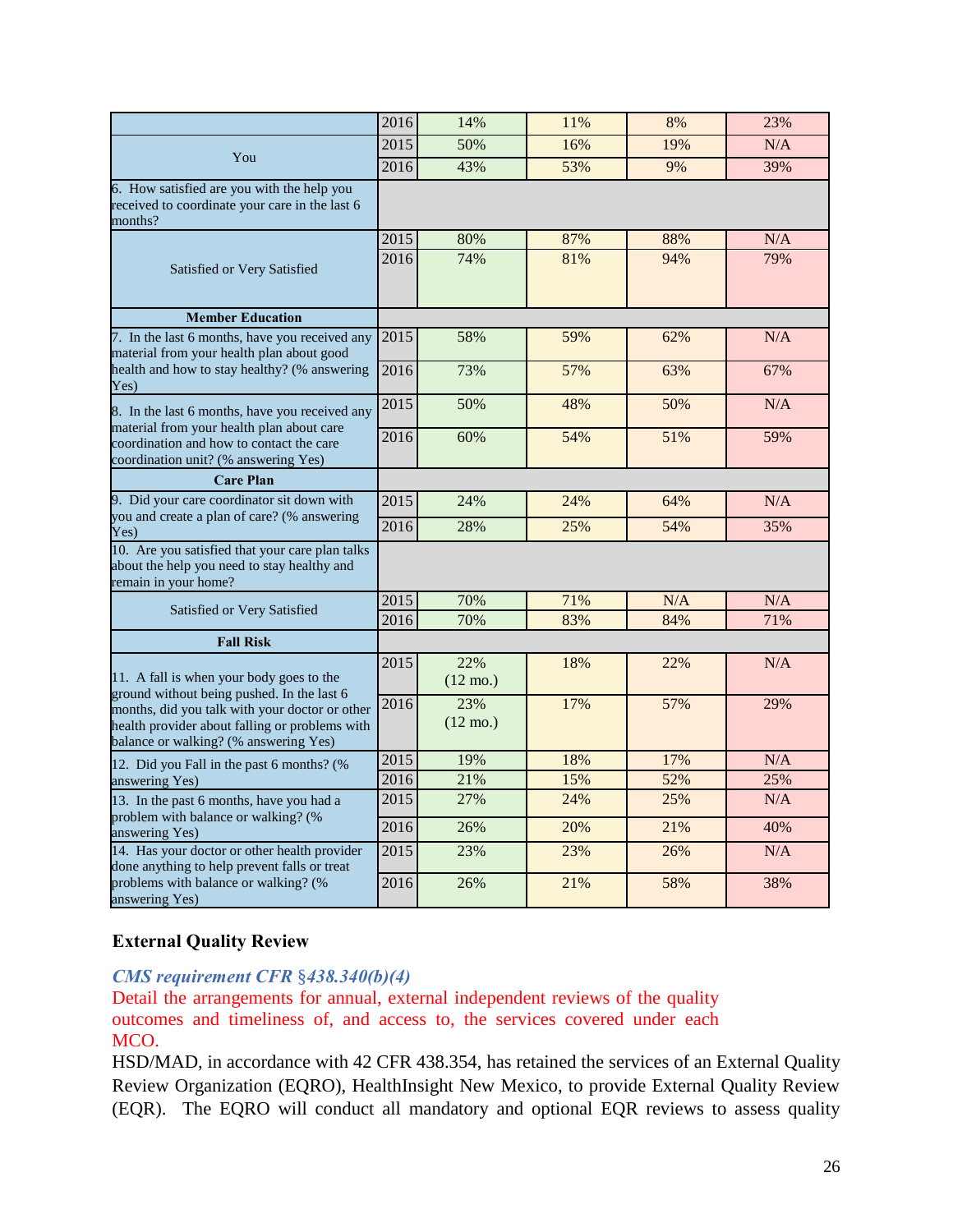outcomes and timeliness of, and access to, the services provided to Medicaid beneficiaries and covered under each MCO.

The EQRO will follow CMS protocols that set forth the parameters that must be followed in conducting the EQR for the following activities:

- Compliance Monitoring, an annual review designed to determine the MCO compliance with State and Federal Medicaid regulations and applicable elements of the contract between the MCO and State. As an extension of Compliance Monitoring, the EQRO has conducted numerous educational sessions for the MCOs regarding Transition of Care 2015 and 2016 requirements;
- Validation of PMs, an annual review designed to evaluate the accuracy of the State defined performance measures reported by the MCOs;
- Validation of PIPs, an annual review designed to verify the projects developed by the MCO were designed, conducted and reported in a methodically sound manner and address the target population defined by the State;
- Validation of Encounter Data, a review conducted every three (3) years as an independent validation to measure the consistency between submitted encounter data and corresponding health record entries;
- Independent Assessment, a review conducted every three (3) years to assess the State's activities and efforts to monitor the MCOs' access to services, quality of services and cost effectiveness; and
- Audit of the MCO NFLOC determinations every quarter. HSD monitors the EQRO audit of MCO NFLOC determinations and addresses trends identified.

The MCOs are required to cooperate fully with the EQRO and demonstrate compliance with New Mexico's managed care regulations and quality standards as set forth in federal regulation and State policy.

The EQRO reports findings and recommendations to the State.

#### *CMS requirement CFR* §*438.340(b)(10)*

## Describe how the state will ensure non-duplication of EQR **activities.**

To ensure non-duplication of EQR activities, HSD/MAD has a designated Contract Administrator authorized to represent HSD/MAD in all matters related to EQR. The Contract Administrator utilizes tracking sheets to monitor scope of work activities with relevant contractors within the division.

HSD conducts internal quality review activities such as:

• NF LOC audits by the HSD/MAD Nurse Auditor for review of service plan reduction determinations by the MCOs;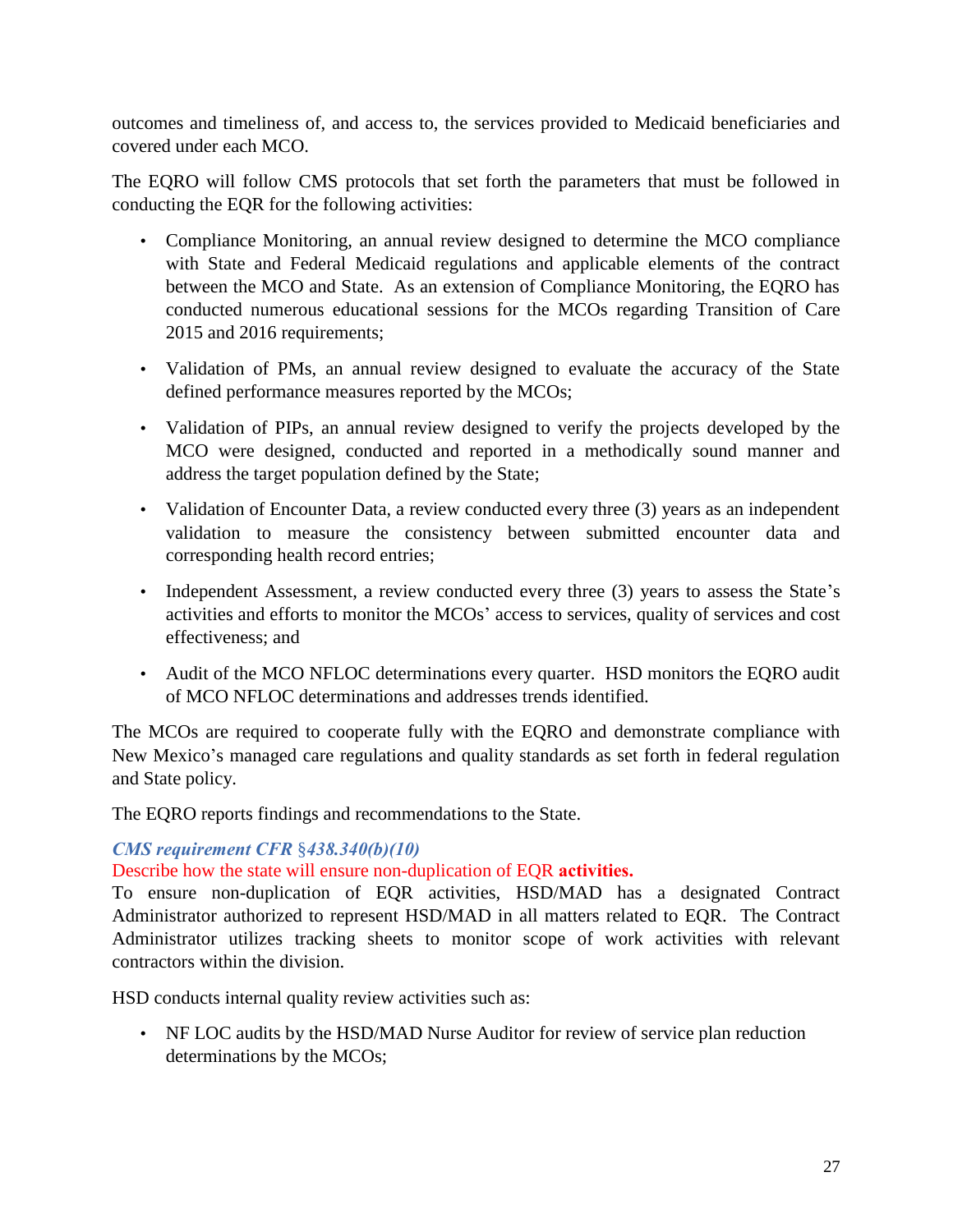- NF LOC audits by the HSD/MAD Nurse Auditor for review of high NF LOC and low NF LOC denials on a quarterly basis to ensure the denials are appropriate and based on NF LOC criteria;
- Service Plan audits by the HSD/MAD Nurse Contractor to review service plans ensuring that the MCOs are using the correct tools and processes to create service plans. The review of service plans also ensures the MCOs are appropriately allocating time and implementing the services identified in the member's comprehensive needs assessment, and the member's goals are identified in the care plan;
- Care coordination audits evaluating and monitoring MCO care coordination activities. HSD/MAD monitors monthly progress reports from the MCOs outlining the MCOs' efforts to improve care coordination practices according to HSD/MAD's findings that required follow-up to recommendations and action steps;
- "Ride-alongs" by HSD/MAD staff were conducted with MCO care coordinators in 2015, 2016 and 2017 to observe member visits in the home setting. HSD/MAD ride-along experiences with the MCOs identified the need to continue care coordination trainings for member assessments and available services. Modifications to assessment tools and technical assistance were provided to the MCOs based on the observations. MCOs acknowledged the need for continued training and that the process was helpful to the MCO care coordinators. The ride-alongs focus on application by care coordinators of the Community Benefit Services Questionnaire (CBSQ), a tool developed collaboratively by HSD/MAD and the MCOs to educate members about available home and community based services. HSD/MAD observes the care coordinator's use of the Community Benefit Member Agreement (CBMA), to document if the member agrees to accept or decline available services;
- Monitoring MCO continued expansion of the PCMH model by engaging PCMH providers to conduct care coordination activities for their attributed members through value based purchasing (VBP) arrangements. Centennial Care 2.0 seeks to expand of this initiative by continuing to transition care coordination functions from the MCOs to the provider level (known as a delegated model). Monitoring activities shall occur through MCO reporting to HSD and verification of VBP initiatives.
- Delivery System Improvement Performance Targets (DSIPTs) allow MCOs to be recognized for their quality improvements in specific areas. In 2014 and 2015, HSD required four target areas for DSIPTs. In 2016, HSD expanded target areas by adding emphasis on five specific areas. Below is a description of DSIPTs target areas by year: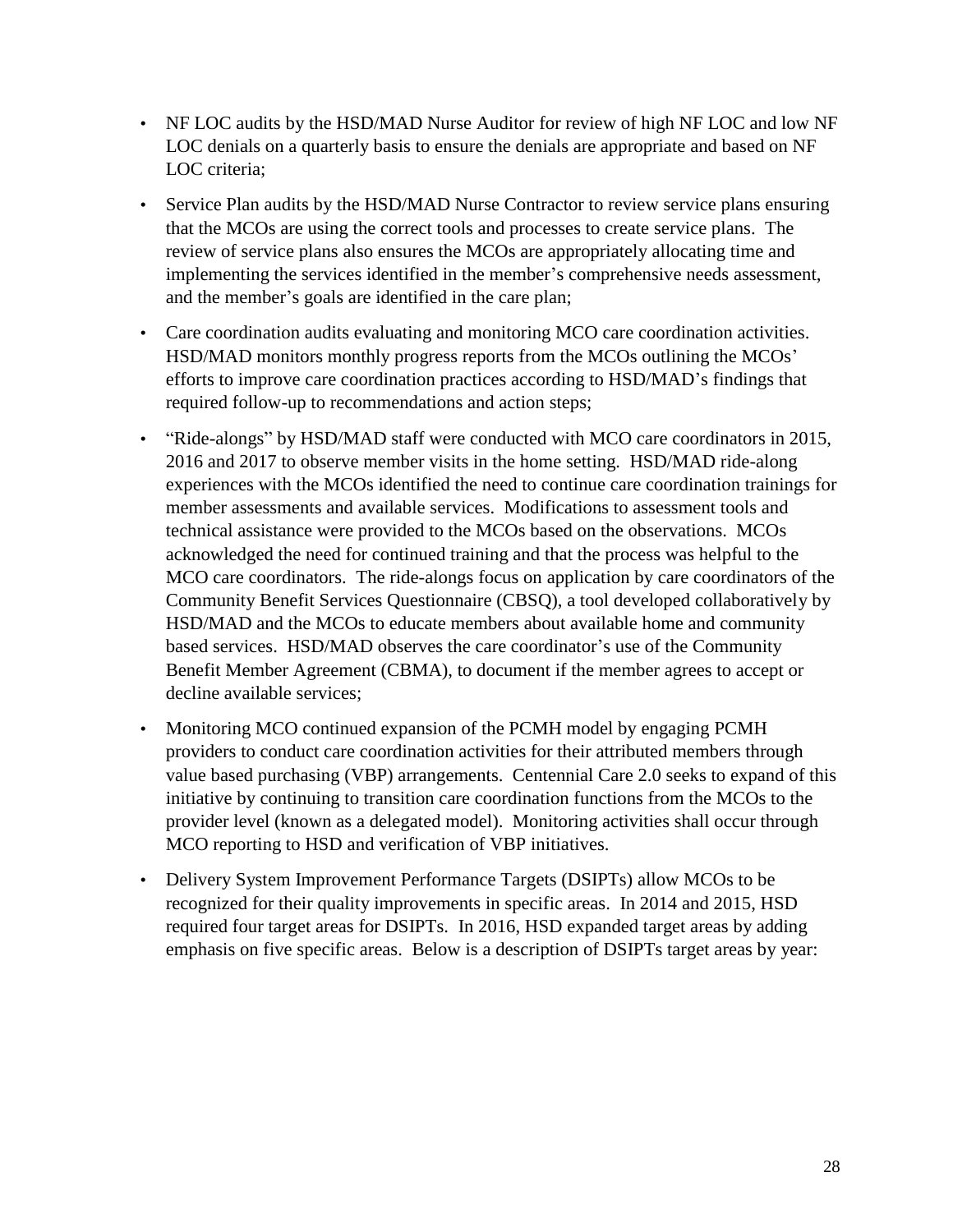| <b>Delivery System Improvement Targets</b>                                                                                                                                                                                                                                                                        |                                                                                                                                                                                                                                                                                                                               |                                                                                                                                                                                                                                                                                                                               |  |  |  |  |
|-------------------------------------------------------------------------------------------------------------------------------------------------------------------------------------------------------------------------------------------------------------------------------------------------------------------|-------------------------------------------------------------------------------------------------------------------------------------------------------------------------------------------------------------------------------------------------------------------------------------------------------------------------------|-------------------------------------------------------------------------------------------------------------------------------------------------------------------------------------------------------------------------------------------------------------------------------------------------------------------------------|--|--|--|--|
| 2014                                                                                                                                                                                                                                                                                                              | 2015                                                                                                                                                                                                                                                                                                                          | 2016                                                                                                                                                                                                                                                                                                                          |  |  |  |  |
| <b>HIE/HIT</b><br>Increase the use of electronic health<br>records by Contract Providers and<br>increase the number of Contract<br>Providers who participate in the<br>exchange of electronic health<br>information.                                                                                              | <b>Community Health Workers</b><br>Increase use of CHWs for<br>care coordination activities, health<br>education, health<br>literacy, translation and<br>community support linkages in<br>Rural, Frontier, and<br>underserved communities in<br>Urban regions of the State.                                                   | <b>Community Health Workers</b><br>Increase use of CHWs for<br>care coordination activities, health<br>education, health<br>literacy, translation and<br>community support linkages in<br>Rural, Frontier, and<br>underserved communities in<br>Urban regions of the State.                                                   |  |  |  |  |
| <b>Telehealth</b><br>A minimum of a 15% increase in<br>telehealth "office" visits with<br>specialists, including BH providers,<br>for members in Rural and Frontier<br>areas. At least 5% of the increase<br>must be visits with BH providers.<br><b>PCMH</b><br>A minimum of a 5% of members<br>served by PCMHs. | Telehealth<br>A minimum of a 15% increase in<br>telehealth "office" visits with<br>specialists, including BH<br>providers, for members in Rural<br>and Frontier areas. At least 5% of<br>the increase must be visits with<br><b>BH</b> providers.<br><b>PCMH</b><br>A minimum of a 5% increase in<br>members served by PCMHs. | Telemedicine<br>A minimum of a 15% increase in<br>telemedicine "office" visits with<br>specialists, including BH providers,<br>for members in Rural and Frontier<br>areas. At least 5% of the increase<br>must be visits with BH providers.<br><b>PCMH</b><br>A minimum of a 5% increase of<br>members being served by PCMHs, |  |  |  |  |
| <b>ER Diversion</b><br>A minimum of a 10% reduction of<br>non-emergent use of the ER.                                                                                                                                                                                                                             | <b>ER Diversion</b><br>A minimum of a $10\%$ reduction in Percent of 7-day follow-up visits<br>the per capita use of emergency<br>room.                                                                                                                                                                                       | maintaining a minimum of 40% of<br>membership being served by<br>PCHM <sub>s</sub> .<br><b>Behavioral Health</b><br>into community-based BH care for<br>child and adult members released<br>from inpatient psychiatric<br>hospitalizations stays of 4 or more<br>days.                                                        |  |  |  |  |
|                                                                                                                                                                                                                                                                                                                   |                                                                                                                                                                                                                                                                                                                               | <b>Hepatitis C</b><br>Treat at least 50% of Hepatitis C<br>drug treatments included in the<br>capitated rate during the contract<br>period.                                                                                                                                                                                   |  |  |  |  |

## **Centennial Care Summary**

Accomplishments for Centennial Care, now in its fourth year of operation, include the following:

- Streamlined program administration by consolidating a myriad of federal waivers that segregate the care of populations. Four MCOs administer the full array of services in an integrated model of care, serving approximately 700,000 Medicaid members;
- Built a care coordination infrastructure that promotes a person-centered approach to care. More than 900 care coordinators ensure members receive services when they need them;
- Increased access to long-term services and supports (LTSS) for people who previously needed a waiver allocation to receive such services. More than 29,750 individuals are